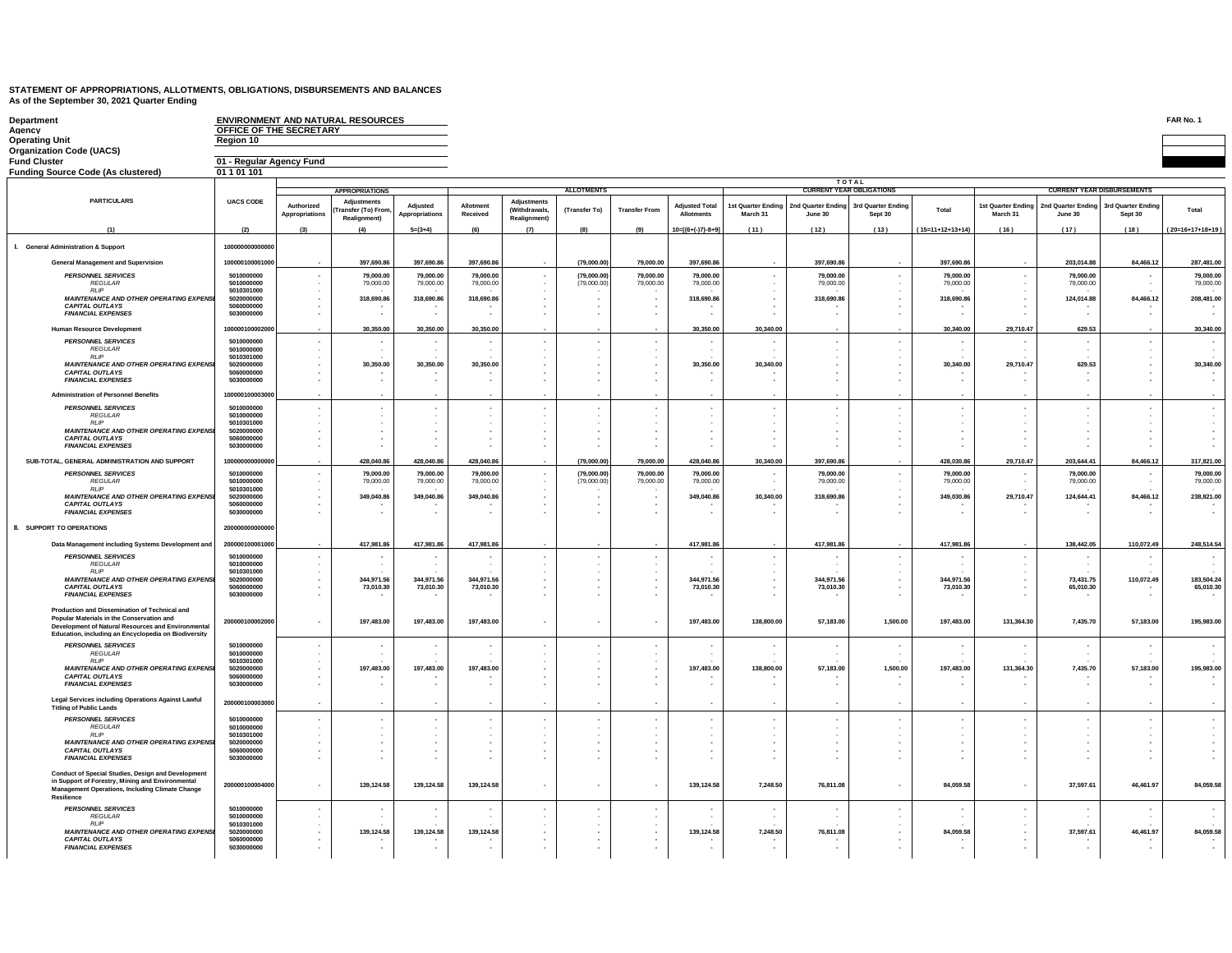| Department                                                                                                                                                                     | <b>ENVIRONMEN</b><br>OFFICE OF TH         |                             |                   |                       |                               |                         |                  |
|--------------------------------------------------------------------------------------------------------------------------------------------------------------------------------|-------------------------------------------|-----------------------------|-------------------|-----------------------|-------------------------------|-------------------------|------------------|
| Agency<br><b>Operating Unit</b>                                                                                                                                                | Region 10                                 | Current Year Appropriations |                   |                       |                               |                         |                  |
| <b>Organization Code (UACS)</b>                                                                                                                                                |                                           | Supplemental Appropriations |                   |                       |                               |                         |                  |
| <b>Fund Cluster</b>                                                                                                                                                            | 01 - Regular Al Continuing Appropriations |                             |                   |                       |                               |                         |                  |
| <b>Funding Source Code (As clustered)</b>                                                                                                                                      | 01 1 01 101                               |                             |                   |                       |                               |                         |                  |
|                                                                                                                                                                                |                                           |                             | <b>BALANCES</b>   |                       |                               | <b>Utilization</b><br>% | Utilization<br>% |
| <b>PARTICULARS</b>                                                                                                                                                             | <b>UACS CODE</b>                          | Unreleased                  | Unobligated       |                       | <b>Unpaid Obligations</b>     |                         |                  |
|                                                                                                                                                                                |                                           | Appropriations              | <b>Allotments</b> | Due and<br>Demandable | Not Yet Due<br>and Demandable | (oblig/allot)           | (disb/oblig)     |
| (1)                                                                                                                                                                            | (2)                                       | $21 = (5-10)$               | $22=(10-15)$      | (23)                  | (24)                          |                         |                  |
| I. General Administration & Support                                                                                                                                            | 100000000000000                           |                             |                   |                       |                               |                         |                  |
| <b>General Management and Supervision</b>                                                                                                                                      | 100000100001000                           |                             |                   |                       | 110,209.86                    | 100.00                  | 72.29            |
| <b>PERSONNEL SERVICES</b><br><b>REGULAR</b>                                                                                                                                    | 5010000000<br>5010000000                  | ٠                           | ٠                 | ä,<br>ä,              |                               | 100.00<br>100.00        | 100.00<br>100.00 |
| <b>RIF</b>                                                                                                                                                                     | 5010301000                                |                             |                   |                       |                               |                         |                  |
| <b>MAINTENANCE AND OTHER OPERATING EXPENS</b><br><b>CAPITAL OUTLAYS</b>                                                                                                        | 5020000000<br>5060000000                  |                             |                   | L.                    | 110,209.86                    | 100.00                  | 65.42            |
| <b>FINANCIAL EXPENSES</b>                                                                                                                                                      | 5030000000                                |                             |                   |                       |                               |                         |                  |
| Human Resource Development                                                                                                                                                     | 100000100002000                           |                             | 10.00             |                       |                               | 99.97                   | 100.00           |
| <b>PERSONNEL SERVICES</b><br>REGULAR                                                                                                                                           | 5010000000<br>5010000000                  |                             |                   |                       |                               |                         |                  |
| <b>RLIP</b>                                                                                                                                                                    | 5010301000                                |                             |                   | í.                    |                               |                         |                  |
| <b>MAINTENANCE AND OTHER OPERATING EXPENS</b><br><b>CAPITAL OUTLAYS</b>                                                                                                        | 5020000000<br>5060000000                  |                             | 10.00             | ٠<br>ä,               |                               | 99.97                   | 100.00           |
| <b>FINANCIAL EXPENSES</b>                                                                                                                                                      | 5030000000                                |                             |                   |                       |                               |                         |                  |
| <b>Administration of Personnel Benefits</b>                                                                                                                                    | 100000100003000                           |                             |                   |                       |                               |                         |                  |
| <b>PERSONNEL SERVICES</b>                                                                                                                                                      | 5010000000                                |                             |                   |                       |                               |                         |                  |
| <b>REGULAR</b>                                                                                                                                                                 | 5010000000                                |                             |                   |                       |                               |                         |                  |
| <b>RLIP</b><br><b>MAINTENANCE AND OTHER OPERATING EXPENSI</b>                                                                                                                  | 5010301000<br>5020000000                  |                             |                   |                       |                               |                         | ÷,               |
| <b>CAPITAL OUTLAYS</b><br><b>FINANCIAL EXPENSES</b>                                                                                                                            | 5060000000<br>5030000000                  |                             |                   |                       |                               |                         | ×                |
|                                                                                                                                                                                |                                           |                             |                   |                       |                               |                         |                  |
| SUB-TOTAL, GENERAL ADMINISTRATION AND SUPPORT                                                                                                                                  | 100000000000000                           |                             | 10.00             |                       | 110,209.86                    | 100.00                  | 74.25            |
| <b>PERSONNEL SERVICES</b><br><b>REGULAR</b>                                                                                                                                    | 5010000000<br>5010000000                  | ×.                          |                   | L.                    |                               | 100.00<br>100.00        | 100.00<br>100.00 |
| <b>RLIP</b>                                                                                                                                                                    | 5010301000                                |                             |                   |                       |                               |                         |                  |
| <b>MAINTENANCE AND OTHER OPERATING EXPENS.</b><br><b>CAPITAL OUTLAYS</b>                                                                                                       | 5020000000<br>5060000000                  |                             | 10.00             |                       | 110,209.86                    | 100.00                  | 68.42            |
| <b>FINANCIAL EXPENSES</b>                                                                                                                                                      | 5030000000                                |                             |                   |                       |                               |                         |                  |
| <b>II. SUPPORT TO OPERATIONS</b>                                                                                                                                               | 200000000000000                           |                             |                   |                       |                               |                         |                  |
| Data Management including Systems Development and                                                                                                                              | 200000100001000                           |                             |                   |                       | 169,467.32                    | 100.00                  | 59.46            |
| <b>PERSONNEL SERVICES</b>                                                                                                                                                      | 5010000000<br>5010000000                  | ٠<br>×                      |                   | ä,                    | ٠                             | ×                       | ٠<br>×           |
| <b>REGULAR</b><br><b>RLIP</b>                                                                                                                                                  | 5010301000                                |                             |                   |                       |                               |                         |                  |
| <b>MAINTENANCE AND OTHER OPERATING EXPENS</b><br><b>CAPITAL OUTLAYS</b>                                                                                                        | 5020000000<br>5060000000                  |                             |                   | ٠                     | 161.467.32<br>8,000.00        | 100.00<br>100.00        | 53.19<br>89.04   |
| <b>FINANCIAL EXPENSES</b>                                                                                                                                                      | 5030000000                                |                             |                   |                       |                               |                         |                  |
| Production and Dissemination of Technical and<br>Popular Materials in the Conservation and                                                                                     |                                           |                             |                   |                       |                               |                         |                  |
| Development of Natural Resources and Environmental<br>Education. including an Encyclopedia on Biodiversity                                                                     | 200000100002000                           |                             |                   |                       | 1.500.00                      | 100.00                  | 99.24            |
| <b>PERSONNEL SERVICES</b>                                                                                                                                                      | 5010000000                                |                             |                   | ٠                     | ×.                            | ×                       | ×,               |
| <b>REGULAR</b><br><b>RLIP</b>                                                                                                                                                  | 5010000000<br>5010301000                  |                             |                   |                       |                               |                         |                  |
| <b>MAINTENANCE AND OTHER OPERATING EXPENS</b>                                                                                                                                  | 5020000000                                |                             |                   |                       | 1,500.00                      | 100.00                  | 99.24            |
| <b>CAPITAL OUTLAYS</b><br><b>FINANCIAL EXPENSES</b>                                                                                                                            | 5060000000<br>5030000000                  |                             |                   |                       |                               |                         |                  |
| Legal Services including Operations Against Lawful<br><b>Titling of Public Lands</b>                                                                                           | 200000100003000                           |                             |                   |                       |                               |                         |                  |
| <b>PERSONNEL SERVICES</b>                                                                                                                                                      | 5010000000                                | ٠                           |                   |                       |                               |                         |                  |
| <b>REGULAR</b>                                                                                                                                                                 | 5010000000                                |                             |                   |                       |                               |                         |                  |
| <b>RLIP</b><br><b>MAINTENANCE AND OTHER OPERATING EXPENS.</b>                                                                                                                  | 5010301000<br>5020000000                  |                             |                   | í.                    |                               |                         | í,               |
| <b>CAPITAL OUTLAYS</b>                                                                                                                                                         | 5060000000                                |                             |                   |                       |                               |                         |                  |
| <b>FINANCIAL EXPENSES</b>                                                                                                                                                      | 5030000000                                |                             |                   |                       |                               |                         |                  |
| <b>Conduct of Special Studies, Design and Development</b><br>in Support of Forestry, Mining and Environmental<br>Management Operations, Including Climate Change<br>Resilience | 200000100004000                           |                             | 55,065.00         |                       | 0.00                          | 60.42                   | 100.00           |
| <b>PERSONNEL SERVICES</b>                                                                                                                                                      | 5010000000                                | ÷                           | ÷                 | ä,                    | ÷                             | ×                       | ×,               |
| <b>REGULAR</b><br><b>RLIP</b>                                                                                                                                                  | 5010000000<br>5010301000                  |                             |                   |                       |                               |                         |                  |
| <b>MAINTENANCE AND OTHER OPERATING EXPENS</b>                                                                                                                                  | 5020000000                                |                             | 55,065.00         |                       | 0.00                          | 60.42                   | 100.00           |
| <b>CAPITAL OUTLAYS</b><br><b>FINANCIAL EXPENSES</b>                                                                                                                            | 5060000000<br>5030000000                  |                             |                   |                       |                               |                         | i,               |
|                                                                                                                                                                                |                                           |                             |                   |                       |                               |                         |                  |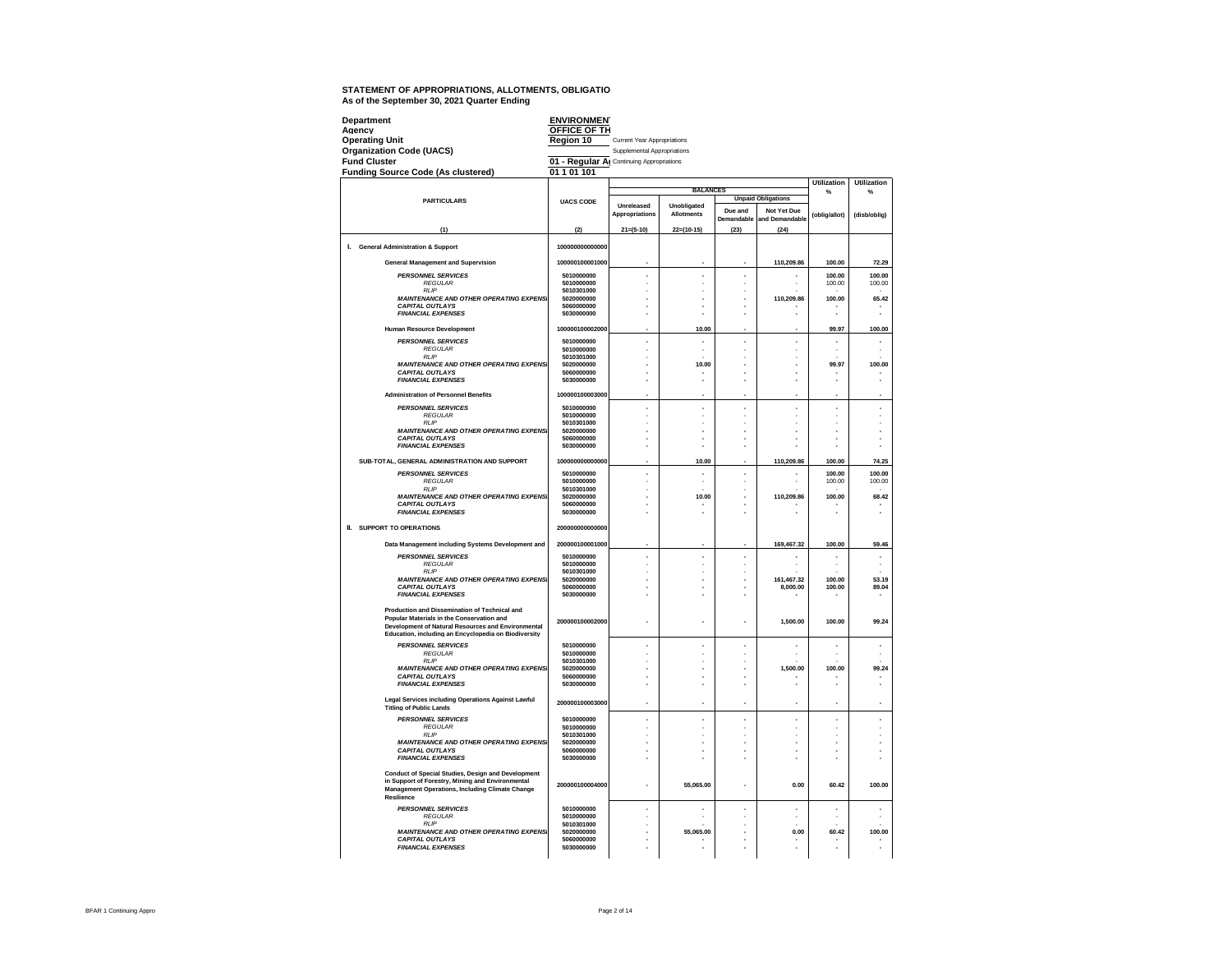| Department<br>Agency<br>Operating Unit                                                    | OFFICE OF THE SECRETARY<br>Region 10 |                          | ENVIRONMENT AND NATURAL RESOURCES        |                |                          |                                            |                   |                          |                       |                          |                                       |                                 |                          |                          |                                         |                                          | FAR No. 1          |
|-------------------------------------------------------------------------------------------|--------------------------------------|--------------------------|------------------------------------------|----------------|--------------------------|--------------------------------------------|-------------------|--------------------------|-----------------------|--------------------------|---------------------------------------|---------------------------------|--------------------------|--------------------------|-----------------------------------------|------------------------------------------|--------------------|
| <b>Organization Code (UACS)</b>                                                           |                                      |                          |                                          |                |                          |                                            |                   |                          |                       |                          |                                       |                                 |                          |                          |                                         |                                          |                    |
| <b>Fund Cluster</b>                                                                       | 01 - Regular Agency Fund             |                          |                                          |                |                          |                                            |                   |                          |                       |                          |                                       |                                 |                          |                          |                                         |                                          |                    |
| Funding Source Code (As clustered)                                                        | 01 1 01 101                          |                          |                                          |                |                          |                                            |                   |                          |                       |                          |                                       |                                 |                          |                          |                                         |                                          |                    |
|                                                                                           |                                      |                          |                                          |                |                          |                                            |                   |                          |                       |                          |                                       | TOTAL                           |                          |                          |                                         |                                          |                    |
| <b>PARTICULARS</b>                                                                        | <b>UACS CODE</b>                     |                          | <b>APPROPRIATIONS</b>                    |                |                          |                                            | <b>ALLOTMENTS</b> |                          |                       |                          |                                       | <b>CURRENT YEAR OBLIGATIONS</b> |                          |                          | <b>CURRENT YEAR DISBURSEMENTS</b>       |                                          |                    |
|                                                                                           |                                      | Authorized               | Adjustments<br><b>Transfer (To) From</b> | Adiusted       | Allotment                | <b>Adjustments</b><br><b>(Withdrawals)</b> | (Transfer To)     | <b>Transfer From</b>     | <b>Adjusted Total</b> |                          | 1st Quarter Ending 2nd Quarter Ending | 3rd Quarter Ending              | Total                    |                          | 1st Quarter Ending   2nd Quarter Ending | 3rd Quarter Ending                       | Total              |
|                                                                                           |                                      | Appropriations           | <b>Realignment</b> )                     | Appropriations | Received                 | Realignment)                               |                   |                          | <b>Allotments</b>     | March 31                 | June 30                               | Sept 30                         |                          | March 31                 | June 30                                 | Sept 30                                  |                    |
| (1)                                                                                       | (2)                                  | (3)                      | (4)                                      | $5=(3+4)$      | (6)                      | (7)                                        | (8)               | (9)                      | $10=[(6+(-)7)-8+9]$   | (11)                     | (12)                                  | (13)                            | $(15=11+12+13+14)$       | (16)                     | (17)                                    | (18)                                     | $(20=16+17+18+19)$ |
| Formulation and Monitoring of ENR Sector Policies,<br><b>Plans, Programs and Projects</b> | 200000100005000                      | $\overline{\phantom{a}}$ | 70,328.00                                | 70,328.00      | 70,328.00                | $\sim$                                     | $\sim$            | $\sim$                   | 70.328.00             | 34,755,45                | 35,572.55                             | . н.                            | 70.328.00                | $\sim$                   | 59.031.82                               | 2.696.18                                 | 61,728.00          |
| <b>PERSONNEL SERVICES</b>                                                                 | 5010000000                           |                          |                                          | $\sim$         |                          |                                            |                   |                          |                       |                          |                                       |                                 |                          |                          |                                         | $\overline{\phantom{a}}$                 |                    |
| <b>REGULAR</b>                                                                            | 5010000000                           |                          |                                          |                |                          |                                            |                   |                          |                       |                          |                                       |                                 |                          |                          |                                         |                                          |                    |
| <b>RLIF</b><br><b>MAINTENANCE AND OTHER OPERATING EXPENSI</b>                             | 5010301000<br>5020000000             | $\cdot$<br>٠             | 70,328.00                                | 70,328.00      | 70,328.00                |                                            |                   |                          | 70,328.00             | 34,755.45                | 35,572.55                             |                                 | 70,328.00                | $\cdot$<br>$\sim$        | 59,031.82                               | 2,696.18                                 | 61,728.00          |
| <b>CAPITAL OUTLAYS</b>                                                                    | 5060000000<br>5030000000             |                          |                                          |                |                          |                                            |                   |                          |                       |                          |                                       |                                 |                          | $\sim$<br>$\sim$         |                                         |                                          |                    |
| <b>FINANCIAL EXPENSES</b>                                                                 |                                      |                          |                                          |                |                          |                                            |                   |                          |                       |                          |                                       |                                 |                          |                          | $\overline{\phantom{a}}$                |                                          |                    |
| Ecosystem Research Development and Extension<br><b>Services</b>                           | 200000100006000                      |                          |                                          |                |                          |                                            |                   |                          |                       |                          |                                       |                                 |                          | ٠.                       |                                         | $\blacksquare$                           |                    |
|                                                                                           |                                      |                          |                                          |                |                          |                                            |                   |                          |                       |                          |                                       |                                 |                          |                          | $\overline{\phantom{a}}$                | $\overline{\phantom{a}}$                 |                    |
| <b>PERSONNEL SERVICES</b><br><b>REGULAR</b>                                               | 5010000000<br>5010000000             |                          |                                          |                |                          |                                            |                   |                          |                       |                          |                                       |                                 |                          |                          |                                         |                                          |                    |
| <b>RLIP</b><br><b>MAINTENANCE AND OTHER OPERATING EXPENSI</b>                             | 5010301000<br>5020000000             |                          |                                          |                |                          |                                            |                   |                          |                       |                          |                                       |                                 |                          |                          |                                         |                                          |                    |
| <b>CAPITAL OUTLAYS</b>                                                                    | 5060000000                           |                          |                                          |                |                          |                                            |                   |                          |                       |                          |                                       |                                 |                          |                          | ٠                                       |                                          |                    |
| <b>FINANCIAL EXPENSES</b>                                                                 | 5030000000                           |                          |                                          |                |                          |                                            |                   |                          |                       |                          |                                       |                                 |                          |                          | $\sim$                                  |                                          |                    |
| SUB-TOTAL, SUPPORT TO OPERATIONS                                                          | 2000000000000                        |                          | 824,917.44                               | 824,917.44     | 824,917.44               |                                            |                   |                          | 824,917.44            | 180,803.95               | 587,548.49                            | 1,500.00                        | 769,852.44               | 131,364.30               | 242,507.18                              | 216,413.64                               | 590,285.12         |
| <b>PERSONNEL SERVICES</b>                                                                 | 5010000000                           |                          |                                          |                |                          |                                            |                   |                          |                       |                          |                                       |                                 |                          |                          |                                         |                                          |                    |
| REGULAR                                                                                   | 5010000000                           | $\cdot$                  |                                          |                |                          |                                            |                   |                          |                       |                          |                                       |                                 |                          |                          |                                         |                                          |                    |
| <b>RLIP</b><br><b>MAINTENANCE AND OTHER OPERATING EXPENSI</b>                             | 5010301000<br>5020000000             | ٠                        | 751,907.14                               | 751,907.14     | 751,907.14               | $\sim$                                     |                   |                          | 751,907.14            | 180,803.95               | 514,538.19                            | 1,500.00                        | 696,842.14               | 131,364.30               | 177,496.88                              | 216,413.64                               | 525,274.82         |
| <b>CAPITAL OUTLAYS</b><br><b>FINANCIAL EXPENSES</b>                                       | 5060000000<br>5030000000             |                          | 73.010.30                                | 73.010.30      | 73,010.30                |                                            |                   |                          | 73,010,30             |                          | 73,010.30                             |                                 | 73,010,30                |                          | 65,010,30                               |                                          | 65,010.30          |
|                                                                                           |                                      |                          |                                          |                |                          |                                            |                   |                          |                       |                          |                                       |                                 |                          |                          |                                         |                                          |                    |
| <b>III.</b> OPERATIONS                                                                    | 30000000000000                       |                          |                                          |                |                          |                                            |                   |                          |                       |                          |                                       |                                 |                          |                          |                                         |                                          |                    |
| 001 NATURAL RESOURCES SUSTAINABLY MANAGED                                                 | 310000000000000                      |                          |                                          |                |                          |                                            |                   |                          |                       |                          |                                       |                                 |                          |                          |                                         |                                          |                    |
|                                                                                           |                                      |                          |                                          |                |                          |                                            |                   |                          |                       |                          |                                       |                                 |                          |                          |                                         |                                          |                    |
| NATURAL RESOURCES ENFORCEMENT AND<br><b>REGULATORY PROGRAM</b>                            | 310100000000000                      |                          |                                          |                |                          |                                            |                   |                          |                       |                          |                                       |                                 |                          |                          |                                         |                                          |                    |
| Natural Resources Management<br>Arrangement/Agreement and Permit Issuance                 | 31010010000100                       |                          | 145,000,00                               | 145,000.00     | 145,000,00               |                                            | (145,000,00)      | 145.000.00               | 145,000,00            | 23,000.00                | 122,000,00                            | $\mathbf{r}$                    | 145,000.00               | 23,000,00                | 119,400.00                              | $\mathbf{r}$                             | 142,400.00         |
| <b>PERSONNEL SERVICES</b>                                                                 | 5010000000                           |                          | 32,000.00                                | 32,000.00      | 32,000.00                |                                            | (32,000.00)       | 32,000.00                | 32,000.00             |                          | 32,000.00                             |                                 | 32,000.00                |                          | 32,000.00                               | $\overline{\phantom{a}}$                 | 32,000.00          |
| <b>REGULAR</b>                                                                            | 5010000000                           | $\overline{\phantom{a}}$ | 32,000.00                                | 32,000.00      | 32,000.00                |                                            | (32,000,00)       | 32,000.00                | 32,000.00             |                          | 32,000.00                             |                                 | 32,000.00                | $\sim$                   | 32,000.00                               | $\sim$                                   | 32,000.00          |
| RI IP<br><b>MAINTENANCE AND OTHER OPERATING EXPENSI</b>                                   | 5010301000<br>5020000000             | ٠                        | 113,000.00                               | 113,000.00     | 113,000.00               |                                            | (113,000.00)      | 113,000.00               | 113,000.00            | 23,000.00                | 90,000.00                             | . н.                            | 113,000.00               | 23,000.00                | 87,400.00                               | $\mathbf{r}$<br>$\overline{\phantom{a}}$ | 110,400.00         |
| <b>CAPITAL OUTLAYS</b>                                                                    | 5060000000                           | ٠                        |                                          |                |                          |                                            |                   |                          |                       |                          |                                       |                                 |                          |                          |                                         |                                          |                    |
| <b>FINANCIAL EXPENSES</b>                                                                 | 5030000000                           |                          |                                          |                |                          |                                            |                   |                          |                       |                          |                                       |                                 |                          |                          |                                         |                                          |                    |
| Operations against illegal environment and natural<br>resources activities                | 31010010000200                       | $\overline{\phantom{a}}$ | 250,000.00                               | 250,000.00     | $\overline{\phantom{a}}$ |                                            | $\sim$            | 250,000.00               | 250,000.00            |                          | $\overline{\phantom{a}}$              | 125,000.00                      | 125,000.00               | $\cdot$                  | $\sim$                                  | 125,000.00                               | 125,000.00         |
| <b>PERSONNEL SERVICES</b>                                                                 | 5010000000<br>5010000000             |                          |                                          | $\sim$         |                          |                                            |                   |                          |                       |                          |                                       |                                 |                          | $\overline{\phantom{a}}$ | $\sim$                                  | $\overline{\phantom{a}}$                 |                    |
| <b>REGULAR</b><br><b>RLIP</b>                                                             | 5010301000                           | ٠                        |                                          |                |                          |                                            |                   |                          |                       |                          |                                       |                                 |                          |                          | $\cdot$<br>$\overline{\phantom{a}}$     |                                          |                    |
| <b>MAINTENANCE AND OTHER OPERATING EXPENS</b><br><b>CAPITAL OUTLAYS</b>                   | 5020000000<br>5060000000             | ٠                        | 250,000.00                               | 250,000.00     |                          |                                            | ٠                 | 250,000.00               | 250,000.00            | $\overline{\phantom{a}}$ | ٠                                     | 125,000.00                      | 125,000.00               | $\overline{\phantom{a}}$ | $\cdot$<br>$\overline{\phantom{a}}$     | 125,000.00                               | 125,000.00         |
| <b>FINANCIAL EXPENSES</b>                                                                 | 5030000000                           |                          |                                          |                | . .                      |                                            |                   |                          |                       |                          |                                       |                                 |                          | $\overline{\phantom{a}}$ | $\sim$                                  | $\overline{\phantom{a}}$                 |                    |
| <b>Locally Funded Project</b>                                                             |                                      |                          |                                          |                |                          |                                            |                   |                          |                       |                          |                                       |                                 |                          |                          |                                         |                                          |                    |
| Implementation of the Payapa at Masaganang<br>PamayaNAn (PAMANA)                          | 31010020000100                       | ٠                        | $\sim$                                   | $\sim$         | $\sim$                   |                                            | $\sim$            | $\overline{\phantom{a}}$ |                       | $\sim$                   |                                       | $\sim$                          | $\overline{\phantom{a}}$ | $\sim$                   | $\sim$                                  | $\sim$                                   |                    |
| <b>PERSONNEL SERVICES</b>                                                                 | 5010000000                           |                          |                                          |                |                          |                                            |                   |                          |                       |                          |                                       |                                 |                          |                          |                                         |                                          |                    |
| <b>REGULAR</b><br>RI IP                                                                   | 5010000000<br>5010301000             |                          |                                          |                |                          |                                            |                   |                          |                       |                          |                                       |                                 |                          |                          |                                         |                                          |                    |
| <b>MAINTENANCE AND OTHER OPERATING EXPENSI</b>                                            | 5020000000                           |                          |                                          |                |                          |                                            |                   |                          |                       |                          |                                       |                                 |                          |                          | $\overline{\phantom{a}}$                |                                          |                    |
| <b>CAPITAL OUTLAYS</b><br><b>FINANCIAL EXPENSES</b>                                       | 5060000000<br>5030000000             |                          |                                          |                |                          |                                            |                   |                          |                       |                          |                                       |                                 |                          |                          |                                         |                                          |                    |
|                                                                                           |                                      |                          |                                          |                |                          |                                            |                   |                          |                       |                          |                                       |                                 |                          |                          |                                         |                                          |                    |
| TOTAL - NATURAL RESOURCES ENFORCEMENT AND<br><b>REGULATORY PROGRAM</b>                    | 31010000000000                       | $\epsilon$               | 395,000.00                               | 395,000.00     | 145,000.00               |                                            | (145,000.00)      | 395,000.00               | 395,000.00            | 23,000.00                | 122,000.00                            | 125,000.00                      | 270,000.00               | 23,000.00                | 119,400.00                              | 125,000.00                               | 267,400.00         |
| <b>PERSONNEL SERVICES</b>                                                                 | 5010000000                           |                          | 32,000.00                                | 32,000.00      | 32,000.00                |                                            | (32,000.00)       | 32,000.00                | 32,000.00             |                          | 32,000.00                             |                                 | 32,000.00                | $\overline{\phantom{a}}$ | 32,000.00                               | ×,                                       | 32,000.00          |
| REGULAR                                                                                   | 5010000000                           |                          | 32,000.00                                | 32,000.00      | 32,000.00                |                                            | (32,000.00)       | 32,000.00                | 32,000.00             |                          | 32,000.00                             |                                 | 32,000.00                |                          | 32,000.00                               |                                          | 32,000.00          |
| <b>RIP</b><br>MAINTENANCE AND OTHER OPERATING EXPENSI                                     | 5010301000<br>5020000000             |                          | 363,000.00                               | 363,000.00     | 113,000.00               |                                            | (113,000.00)      | 363,000.00               | 363,000.00            | 23,000.00                | 90,000.00                             | 125,000.00                      | 238,000.00               | 23,000.00                | 87,400.00                               | 125,000.00                               | 235,400.00         |
| <b>CAPITAL OUTLAYS</b>                                                                    | 5060000000                           |                          |                                          |                |                          |                                            |                   |                          |                       |                          |                                       |                                 |                          |                          |                                         |                                          |                    |
| <b>FINANCIAL EXPENSES</b>                                                                 | 5030000000                           |                          |                                          |                |                          |                                            |                   |                          |                       |                          |                                       |                                 |                          |                          |                                         |                                          |                    |
| NATURAL RESOURCES CONSERVATION AND<br><b>DEVELOPMENT PROGRAM</b>                          | 31020000000000                       |                          |                                          |                |                          |                                            |                   |                          |                       |                          |                                       |                                 |                          |                          |                                         |                                          |                    |
| Protected Areas, Caves and Wetlands Development and<br><b>Management Sub-Program</b>      | 310201000000000                      |                          |                                          |                |                          |                                            |                   |                          |                       |                          |                                       |                                 |                          |                          |                                         |                                          |                    |
| Protected Areas Development and Management                                                | 310201100001000                      |                          | 11.937.000.00                            | 11.937.000.00  | 548,000.00               |                                            | (548,000,00)      | 11.937.000.00            | 11.937.000.00         |                          | 542.836.89                            | 1.378.639.78                    | 1.921.476.67             |                          | 542,836,89                              |                                          | 542.836.89         |

BFAR 1 Continuing Appro Page 3 of 14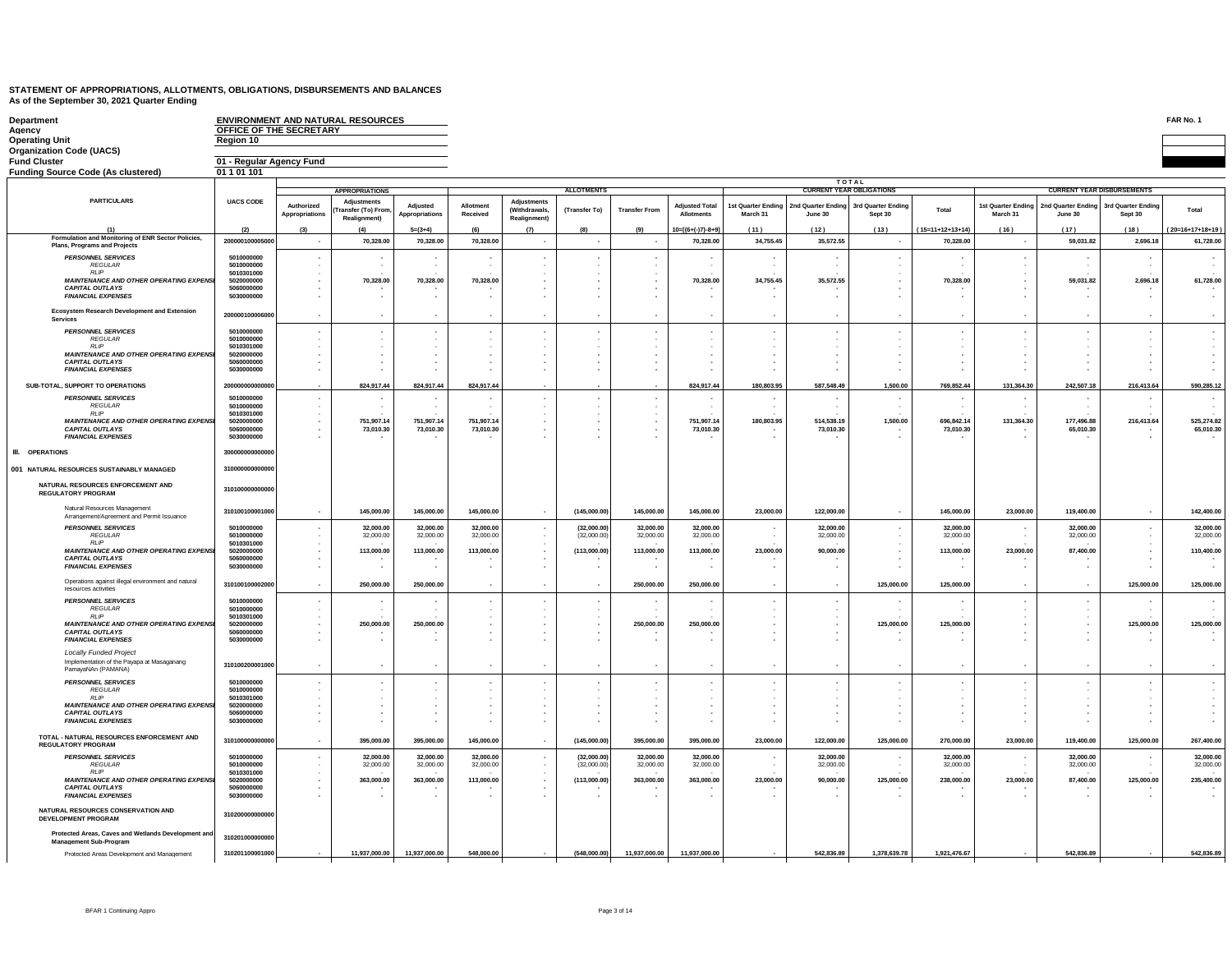| Department                                                                                | <b>ENVIRONMENT</b>                        |                             |                          |                          |                           |                    |                    |
|-------------------------------------------------------------------------------------------|-------------------------------------------|-----------------------------|--------------------------|--------------------------|---------------------------|--------------------|--------------------|
| Agency<br>Operating Unit                                                                  | OFFICE OF TH<br>Region 10                 | Current Year Appropriations |                          |                          |                           |                    |                    |
| <b>Organization Code (UACS)</b>                                                           |                                           | Supplemental Appropriations |                          |                          |                           |                    |                    |
| <b>Fund Cluster</b>                                                                       | 01 - Regular Al Continuing Appropriations |                             |                          |                          |                           |                    |                    |
| <b>Funding Source Code (As clustered)</b>                                                 | 01 1 01 101                               |                             |                          |                          |                           |                    |                    |
|                                                                                           |                                           |                             |                          |                          |                           | <b>Utilization</b> | <b>Utilization</b> |
|                                                                                           |                                           |                             | <b>BALANCES</b>          |                          | <b>Unpaid Obligations</b> | %                  | %                  |
| <b>PARTICULARS</b>                                                                        | <b>UACS CODE</b>                          | Unreleased                  | Unobligated              | Due and                  | Not Yet Due               |                    |                    |
|                                                                                           |                                           | Appropriations              | <b>Allotments</b>        | Demandable               | and Demandable            | (oblig/allot)      | (disb/oblig)       |
| (1)                                                                                       | (2)                                       | $21 = (5-10)$               | $22=(10-15)$             | (23)                     | (24)                      |                    |                    |
| Formulation and Monitoring of ENR Sector Policies,<br><b>Plans, Programs and Projects</b> | 200000100005000                           | $\overline{\phantom{a}}$    | $\overline{\phantom{a}}$ | $\overline{\phantom{a}}$ | 8,600.00                  | 100.00             | 87.77              |
| <b>PERSONNEL SERVICES</b>                                                                 | 5010000000                                | ×.                          |                          | L.                       | J.                        | ×.                 | ż                  |
| <b>REGULAR</b>                                                                            | 5010000000                                |                             |                          |                          |                           |                    |                    |
| <b>RLIP</b><br><b>MAINTENANCE AND OTHER OPERATING EXPENSI</b>                             | 5010301000<br>5020000000                  |                             |                          |                          | 8.600.00                  | 100.00             | 87.77              |
| <b>CAPITAL OUTLAYS</b>                                                                    | 5060000000                                |                             |                          |                          |                           |                    |                    |
| <b>FINANCIAL EXPENSES</b>                                                                 | 5030000000                                |                             |                          |                          |                           |                    |                    |
| Ecosystem Research Development and Extension<br>Services                                  | 200000100006000                           |                             |                          |                          |                           |                    |                    |
| <b>PERSONNEL SERVICES</b>                                                                 | 5010000000                                | ×                           | ×                        | ä,                       | ٠                         | ×                  | ×,                 |
| <b>REGULAR</b><br>RI IP                                                                   | 5010000000                                |                             |                          | ä,                       |                           |                    |                    |
| <b>MAINTENANCE AND OTHER OPERATING EXPENSI</b>                                            | 5010301000<br>5020000000                  |                             |                          |                          |                           |                    |                    |
| <b>CAPITAL OUTLAYS</b>                                                                    | 5060000000                                |                             |                          |                          |                           |                    |                    |
| <b>FINANCIAL EXPENSES</b>                                                                 | 5030000000                                |                             |                          |                          |                           |                    |                    |
| SUB-TOTAL, SUPPORT TO OPERATIONS                                                          | 200000000000000                           |                             | 55,065.00                |                          | 179.567.32                | 93.32              | 76.68              |
| <b>PERSONNEL SERVICES</b>                                                                 | 5010000000                                | ×                           |                          | ٠                        |                           |                    |                    |
| <b>REGULAR</b><br>RI IP                                                                   | 5010000000<br>5010301000                  |                             |                          | ä,                       |                           | i.                 | J.                 |
| <b>MAINTENANCE AND OTHER OPERATING EXPENSI</b>                                            | 5020000000                                |                             | 55.065.00                |                          | 171,567.32                | 92.68              | 75.38              |
| <b>CAPITAL OUTLAYS</b><br><b>FINANCIAL EXPENSES</b>                                       | 5060000000<br>5030000000                  |                             |                          |                          | 8,000.00                  | 100.00             | 89.04              |
| <b>OPERATIONS</b><br>Ш.                                                                   | 300000000000000                           |                             |                          |                          |                           |                    |                    |
| 001 NATURAL RESOURCES SUSTAINABLY MANAGED                                                 | 310000000000000                           |                             |                          |                          |                           |                    |                    |
| NATURAL RESOURCES ENFORCEMENT AND                                                         |                                           |                             |                          |                          |                           |                    |                    |
| <b>REGULATORY PROGRAM</b>                                                                 | 310100000000000                           |                             |                          |                          |                           |                    |                    |
| Natural Resources Management<br>Arrangement/Agreement and Permit Issuance                 | 310100100001000                           |                             |                          |                          | 2.600.00                  | 100.00             | 98.21              |
| <b>PERSONNEL SERVICES</b>                                                                 | 5010000000<br>5010000000                  |                             |                          |                          |                           | 100.00             | 100.00             |
| <b>REGULAR</b><br>RI IP                                                                   | 5010301000                                |                             |                          |                          |                           | 100.00             | 100.00             |
| <b>MAINTENANCE AND OTHER OPERATING EXPENSI</b><br><b>CAPITAL OUTLAYS</b>                  | 5020000000<br>5060000000                  |                             |                          |                          | 2,600.00                  | 100.00             | 97.70              |
| <b>FINANCIAL EXPENSES</b>                                                                 | 5030000000                                |                             |                          |                          |                           |                    |                    |
| Operations against illegal environment and natural<br>resources activities                | 310100100002000                           | ٠                           | 125,000.00               |                          |                           | 50.00              | 100.00             |
| <b>PERSONNEL SERVICES</b>                                                                 | 5010000000                                |                             |                          | ï                        |                           |                    |                    |
| <b>REGULAR</b>                                                                            | 5010000000                                |                             |                          |                          |                           |                    |                    |
| <b>RLIP</b><br><b>MAINTENANCE AND OTHER OPERATING EXPENSI</b>                             | 5010301000<br>5020000000                  |                             | 125,000.00               |                          |                           | 50.00              | 100.00             |
| <b>CAPITAL OUTLAYS</b>                                                                    | 5060000000                                |                             |                          |                          |                           |                    |                    |
| <b>FINANCIAL EXPENSES</b>                                                                 | 5030000000                                |                             |                          |                          |                           |                    |                    |
| <b>Locally Funded Project</b><br>Implementation of the Payapa at Masaganang               | 310100200001000                           | ٠                           | ٠                        | ä,                       | ٠                         | ä,                 | ×,                 |
| PamayaNAn (PAMANA)                                                                        | 5010000000                                | ×,                          |                          |                          | J.                        | ×,                 | J.                 |
| <b>PERSONNEL SERVICES</b><br><b>REGULAR</b>                                               | 5010000000                                |                             |                          | ä,                       |                           |                    |                    |
| <b>RIP</b>                                                                                | 5010301000                                |                             |                          | ż<br>٠                   |                           | i.<br>÷            |                    |
| <b>MAINTENANCE AND OTHER OPERATING EXPENSI</b><br><b>CAPITAL OUTLAYS</b>                  | 5020000000<br>5060000000                  |                             |                          | ä,                       |                           |                    | Î.<br>Î.           |
| <b>FINANCIAL EXPENSES</b>                                                                 | 5030000000                                |                             |                          |                          |                           |                    |                    |
| TOTAL - NATURAL RESOURCES ENFORCEMENT AND<br><b>REGULATORY PROGRAM</b>                    | 310100000000000                           | ×.                          | 125,000.00               | L.                       | 2,600.00                  | 68.35              | 99.04              |
| <b>PERSONNEL SERVICES</b>                                                                 | 5010000000                                |                             |                          |                          |                           | 100.00             | 100.00             |
| <b>REGULAR</b><br><b>RIP</b>                                                              | 5010000000<br>5010301000                  |                             |                          |                          |                           | 100.00             | 100.00             |
| <b>MAINTENANCE AND OTHER OPERATING EXPENSI</b>                                            | 5020000000                                |                             | 125,000.00               |                          | 2,600.00                  | 65.56              | 98.91              |
| <b>CAPITAL OUTLAYS</b>                                                                    | 5060000000<br>5030000000                  |                             |                          |                          |                           |                    |                    |
| <b>FINANCIAL EXPENSES</b>                                                                 |                                           |                             |                          |                          |                           |                    |                    |
| NATURAL RESOURCES CONSERVATION AND<br>DEVELOPMENT PROGRAM                                 | 310200000000000                           |                             |                          |                          |                           |                    |                    |
| Protected Areas, Caves and Wetlands Development and                                       | 310201000000000                           |                             |                          |                          |                           |                    |                    |
| <b>Management Sub-Program</b>                                                             |                                           |                             |                          |                          |                           |                    |                    |
| Protected Areas Development and Management                                                | 310201100001000                           |                             | 10,015,523.33            |                          | 1,378,639.78              | 16.10              | 28.25              |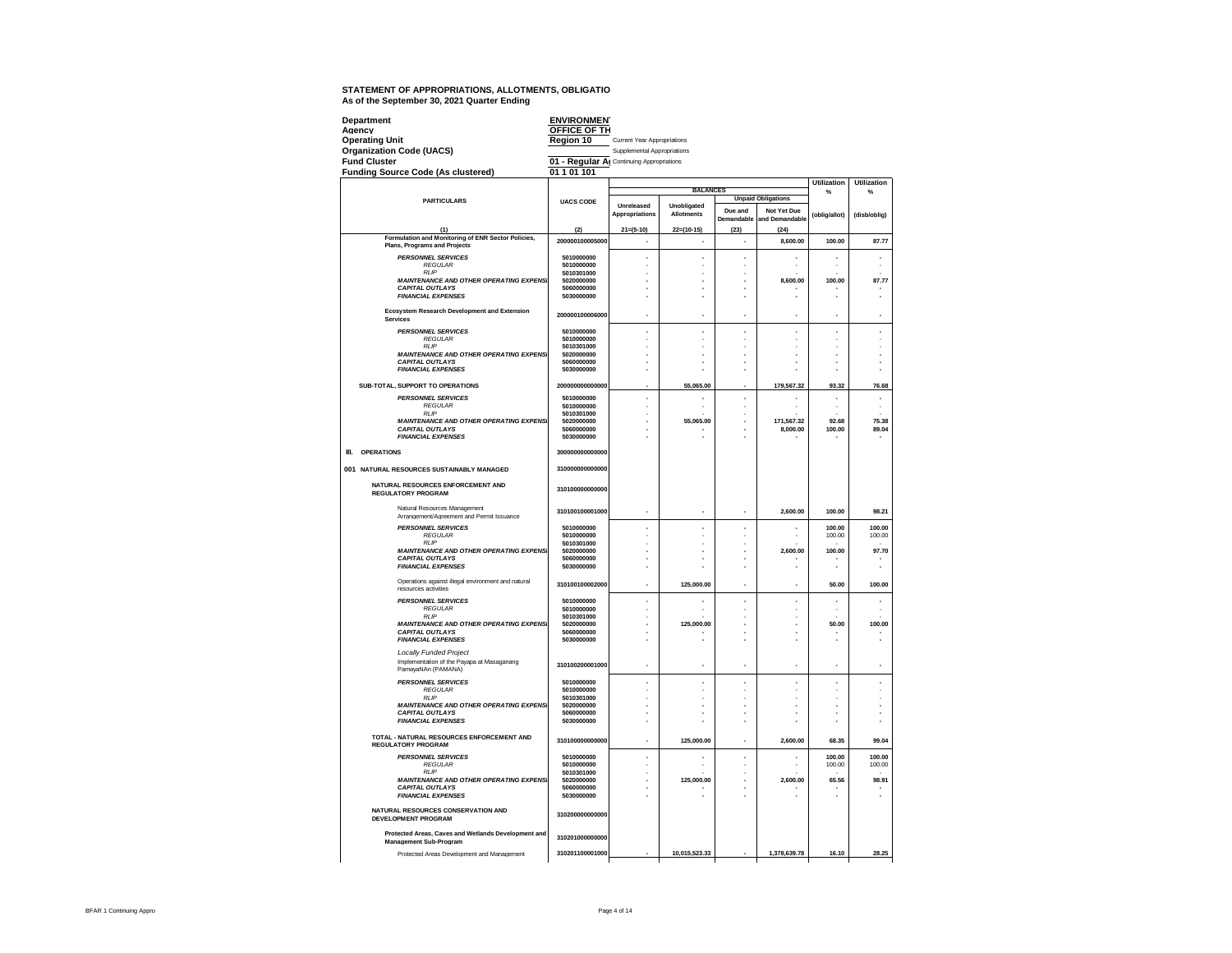| Department<br>Agency<br><b>Operating Unit</b>                                                                                                                                                     | OFFICE OF THE SECRETARY<br>Region 10 |                              | ENVIRONMENT AND NATURAL RESOURCES                 |                            |                          |                                              |                              |                          |                                     |                                |                             |                                 |                          |                                |                               |                                      | FAR No. 1                    |
|---------------------------------------------------------------------------------------------------------------------------------------------------------------------------------------------------|--------------------------------------|------------------------------|---------------------------------------------------|----------------------------|--------------------------|----------------------------------------------|------------------------------|--------------------------|-------------------------------------|--------------------------------|-----------------------------|---------------------------------|--------------------------|--------------------------------|-------------------------------|--------------------------------------|------------------------------|
| <b>Organization Code (UACS)</b>                                                                                                                                                                   |                                      |                              |                                                   |                            |                          |                                              |                              |                          |                                     |                                |                             |                                 |                          |                                |                               |                                      |                              |
| <b>Fund Cluster</b>                                                                                                                                                                               | 01 - Regular Agency Fund             |                              |                                                   |                            |                          |                                              |                              |                          |                                     |                                |                             |                                 |                          |                                |                               |                                      |                              |
| <b>Funding Source Code (As clustered)</b>                                                                                                                                                         | 01 1 01 101                          |                              |                                                   |                            |                          |                                              |                              |                          |                                     |                                |                             | <b>TOTAL</b>                    |                          |                                |                               |                                      |                              |
|                                                                                                                                                                                                   |                                      |                              | <b>APPROPRIATIONS</b>                             |                            |                          |                                              | <b>ALLOTMENTS</b>            |                          |                                     |                                |                             | <b>CURRENT YEAR OBLIGATIONS</b> |                          |                                |                               | <b>CURRENT YEAR DISBURSEMENTS</b>    |                              |
| <b>PARTICULARS</b>                                                                                                                                                                                | <b>UACS CODE</b>                     | Authorized<br>Appropriations | Adjustments<br>Transfer (To) From<br>Realignment) | Adjusted<br>Appropriations | Allotment<br>Received    | Adjustments<br>(Withdrawals,<br>Realignment) | (Transfer To)                | <b>Transfer From</b>     | <b>Adjusted Total</b><br>Allotments | 1st Quarter Ending<br>March 31 | d Quarter Ending<br>June 30 | 3rd Quarter Endin<br>Sept 30    | Total                    | 1st Quarter Ending<br>March 31 | 2nd Quarter Ending<br>June 30 | <b>Brd Quarter Ending</b><br>Sept 30 | Total                        |
| (1)<br><b>PERSONNEL SERVICES</b>                                                                                                                                                                  | $\frac{(2)}{5010000000}$             |                              | (4)<br>548,000.00                                 | $5=(3+4)$<br>548,000,00    | 548,000.00               | (7)                                          | (548,000.00)                 | 548,000.00               | $10=[(6+(-)7)-8+9]$                 | (11)                           | (12)<br>542.836.89          | (13)                            | $(15=11+12+13+14)$       | (16)                           | (17)<br>542.836.89            | (18)                                 | 20=16+17+18+19<br>542,836.89 |
| <b>REGULAR</b>                                                                                                                                                                                    | 5010000000                           |                              | 548,000.00                                        | 548,000.00                 | 548,000.00               |                                              | (548,000.00)                 | 548,000,00               | 548,000,00<br>548,000.00            |                                | 542,836.89                  |                                 | 542,836.89<br>542,836.89 | ×.                             | 542,836.89                    |                                      | 542,836.89                   |
| <b>RIP</b><br><b>MAINTENANCE AND OTHER OPERATING EXPENSI</b>                                                                                                                                      | 5010301000<br>5020000000             |                              | 11,389,000.00                                     | 11,389,000.00              |                          |                                              |                              | 11,389,000.00            | 11.389.000.00                       |                                |                             | 1,378,639.78                    | 1.378.639.78             | ×<br>٠                         |                               |                                      |                              |
| <b>CAPITAL OUTLAYS</b><br><b>FINANCIAL EXPENSES</b>                                                                                                                                               | 5060000000<br>5030000000             |                              |                                                   | ÷.                         |                          |                                              |                              |                          |                                     |                                | $\sim$                      |                                 |                          | ٠<br>×.                        |                               |                                      |                              |
| Wildlife Resources Conservation Sub-Program                                                                                                                                                       | 310202000000000                      |                              |                                                   |                            |                          |                                              |                              |                          |                                     |                                |                             |                                 |                          |                                |                               |                                      |                              |
| Protection and Conservation Wildlife                                                                                                                                                              | 310202100001000                      |                              | 44,000.00                                         | 44,000.00                  | 44,000.00                |                                              |                              |                          | 44,000.00                           |                                | 44,000.00                   |                                 | 44,000.00                |                                |                               | 44,000.00                            | 44,000.00                    |
| <b>PERSONNEL SERVICES</b>                                                                                                                                                                         | 5010000000                           |                              |                                                   | $\sim$                     |                          |                                              | $\sim$                       |                          | $\overline{\phantom{a}}$            |                                |                             |                                 |                          | $\epsilon$                     | $\cdot$                       |                                      |                              |
| <b>REGULAR</b><br><b>RLIP</b>                                                                                                                                                                     | 5010000000<br>5010301000             |                              |                                                   | $\sim$                     |                          |                                              |                              |                          |                                     |                                |                             |                                 |                          | ٠                              | $\cdot$                       |                                      |                              |
| <b>MAINTENANCE AND OTHER OPERATING EXPENSI</b>                                                                                                                                                    | 5020000000                           |                              | 44,000.00                                         | 44,000.00                  | 44,000.00                |                                              |                              |                          | 44,000.00                           |                                | 44,000.00                   |                                 | 44,000.00                |                                |                               | 44,000.00                            | 44,000.00                    |
| <b>CAPITAL OUTLAYS</b><br><b>FINANCIAL EXPENSES</b>                                                                                                                                               | 5060000000<br>5030000000             |                              |                                                   | $\sim$                     |                          |                                              |                              |                          |                                     |                                |                             |                                 |                          | ٠                              |                               |                                      |                              |
| Coastal and Marine Ecosystems Rehabilitation Sub-<br>Program                                                                                                                                      | 310203000000000                      |                              |                                                   |                            |                          |                                              |                              |                          |                                     |                                |                             |                                 |                          |                                |                               |                                      |                              |
| Management of Coastal and Marine Resources/Areas                                                                                                                                                  | 310203100001000                      |                              |                                                   |                            |                          |                                              |                              |                          |                                     |                                |                             |                                 |                          |                                |                               |                                      |                              |
| <b>PERSONNEL SERVICES</b>                                                                                                                                                                         | 5010000000                           |                              |                                                   |                            |                          |                                              |                              |                          |                                     |                                |                             |                                 |                          | ÷,                             | $\cdot$                       |                                      |                              |
| <b>REGULAR</b><br><b>RLIP</b>                                                                                                                                                                     | 5010000000<br>5010301000             |                              |                                                   |                            |                          |                                              |                              |                          |                                     |                                |                             |                                 | $\overline{\phantom{a}}$ | ٠                              | $\cdot$                       |                                      |                              |
| <b>MAINTENANCE AND OTHER OPERATING EXPENSI</b><br><b>CAPITAL OUTLAYS</b>                                                                                                                          | 5020000000<br>5060000000             |                              |                                                   | ٠.                         |                          |                                              |                              |                          |                                     |                                |                             |                                 | $\sim$<br>٠.             | ٠<br>٠                         | $\overline{\phantom{a}}$      |                                      |                              |
| <b>FINANCIAL EXPENSES</b>                                                                                                                                                                         | 5030000000                           |                              |                                                   |                            |                          |                                              |                              |                          |                                     |                                |                             |                                 |                          |                                |                               |                                      |                              |
| Locally Funded Project<br>Development, Updating and Implementation of the<br>Operational Plan for the Manila Bay Coastal<br>Management Strategy pursuant to SC Decision under<br>GR No. 171947-48 | 310203200001000                      |                              |                                                   |                            |                          |                                              |                              |                          |                                     |                                |                             |                                 |                          |                                |                               |                                      |                              |
| <b>PERSONNEL SERVICES</b>                                                                                                                                                                         | 5010000000                           |                              |                                                   |                            |                          |                                              |                              |                          |                                     |                                |                             |                                 |                          |                                |                               |                                      |                              |
| <b>REGULAR</b><br><b>RIP</b>                                                                                                                                                                      | 5010000000<br>5010301000             |                              |                                                   |                            |                          |                                              |                              |                          |                                     |                                |                             |                                 |                          |                                |                               |                                      |                              |
| <b>MAINTENANCE AND OTHER OPERATING EXPENSI</b><br><b>CAPITAL OUTLAYS</b>                                                                                                                          | 5020000000<br>5060000000             |                              |                                                   |                            |                          |                                              |                              |                          |                                     |                                |                             |                                 |                          |                                |                               |                                      |                              |
| <b>FINANCIAL EXPENSES</b>                                                                                                                                                                         | 5030000000                           |                              |                                                   |                            |                          |                                              |                              |                          |                                     |                                |                             |                                 | . .                      | ä,                             |                               |                                      |                              |
| Pasig River Rehabilitation                                                                                                                                                                        | 31020320000200                       |                              |                                                   |                            |                          |                                              |                              |                          |                                     |                                |                             |                                 |                          |                                |                               |                                      |                              |
| <b>PERSONNEL SERVICES</b><br><b>REGULAR</b>                                                                                                                                                       | 5010000000<br>5010000000             |                              |                                                   | $\sim$                     |                          |                                              |                              |                          |                                     |                                |                             |                                 | $\overline{\phantom{a}}$ | $\cdot$<br>٠                   | ٠                             |                                      |                              |
| <b>RLIP</b>                                                                                                                                                                                       | 5010301000                           |                              |                                                   |                            |                          |                                              |                              |                          |                                     |                                |                             |                                 |                          |                                |                               |                                      |                              |
| <b>MAINTENANCE AND OTHER OPERATING EXPENSI</b><br><b>CAPITAL OUTLAYS</b>                                                                                                                          | 5020000000<br>5060000000             |                              |                                                   |                            |                          |                                              |                              |                          |                                     |                                |                             |                                 |                          | ٠<br>٠                         |                               |                                      |                              |
| <b>FINANCIAL EXPENSES</b>                                                                                                                                                                         | 5030000000                           |                              |                                                   |                            |                          |                                              |                              |                          |                                     |                                |                             |                                 |                          | $\mathbf{r}$                   |                               |                                      |                              |
| SUB- TOTAL - Coastal and Marine Ecosystems<br><b>Rehabilitation Sub-Program</b>                                                                                                                   | 31020300000000                       |                              |                                                   |                            |                          |                                              |                              |                          |                                     |                                |                             |                                 |                          | ٠                              | ٠                             |                                      |                              |
| <b>PERSONNEL SERVICES</b>                                                                                                                                                                         | 5010000000                           |                              |                                                   |                            |                          |                                              |                              |                          |                                     |                                |                             |                                 |                          | $\epsilon$                     | ×                             |                                      |                              |
| <b>REGULAR</b><br><b>RLIP</b>                                                                                                                                                                     | 5010000000<br>5010301000             |                              |                                                   |                            |                          |                                              |                              |                          |                                     |                                |                             |                                 |                          |                                |                               |                                      |                              |
| MAINTENANCE AND OTHER OPERATING EXPENSI<br><b>CAPITAL OUTLAYS</b>                                                                                                                                 | 5020000000<br>5060000000             |                              |                                                   |                            |                          |                                              |                              |                          |                                     |                                |                             |                                 |                          | ٠<br>٠                         |                               |                                      |                              |
| <b>FINANCIAL EXPENSES</b>                                                                                                                                                                         | 5030000000                           |                              |                                                   |                            |                          |                                              |                              |                          |                                     |                                |                             |                                 |                          |                                |                               |                                      |                              |
| <b>Land Management Sub-Program</b>                                                                                                                                                                | 31020400000000                       |                              |                                                   |                            |                          |                                              |                              |                          |                                     |                                |                             |                                 |                          |                                |                               |                                      |                              |
| Land Survey, Disposition and Records Management                                                                                                                                                   | 310204100001000                      |                              | 3,310,000.00                                      | 3,310,000.00               | 564,000.00               |                                              | (1,025,000.00)               | 3,771,000.00             | 3,310,000.00                        | 833,105.00                     | 1,609,657.89                | 665,922.92                      | 3,108,685.81             | 122,431.64                     | 1,305,254.99                  | 774,604.92                           | 2,202,291.55                 |
| <b>PERSONNEL SERVICES</b><br>REGULAR                                                                                                                                                              | 5010000000<br>5010000000             |                              | 553,000.00<br>553,000.00                          | 553,000.00<br>553,000.00   | 553,000.00<br>553,000.00 |                                              | (553,000.00)<br>(553,000,00) | 553,000.00<br>553,000.00 | 553,000.00<br>553,000.00            | $\sim$                         | 553,000.00<br>553,000.00    | . н.                            | 553,000.00<br>553,000.00 | $\sim$<br>٠                    | 553,000.00<br>553,000.00      | $\sim$<br>$\sim$                     | 553,000.00<br>553,000.00     |
| <b>RLIP</b><br><b>MAINTENANCE AND OTHER OPERATING EXPENSI</b>                                                                                                                                     | 5010301000<br>5020000000             |                              | 2,757,000.00                                      | 2,757,000.00               | 11,000.00                |                                              | (472,000.00)                 | 3,218,000.00             | 2,757,000.00                        | 833,105.00                     | 1,056,657.89                | 665,922.92                      | 2,555,685.81             | 122,431.64                     | 752,254.99                    | 774,604.92                           | 1,649,291.55                 |
| <b>CAPITAL OUTLAYS</b><br><b>FINANCIAL EXPENSES</b>                                                                                                                                               | 5060000000<br>5030000000             |                              | $\overline{\phantom{a}}$                          | $\sim$                     |                          | ۰.                                           | . н.                         |                          | ٠                                   |                                |                             |                                 |                          | $\sim$                         | $\mathbf{r}$                  | ۰.                                   |                              |
| For the Requirements of the Comprehensive Agrarian                                                                                                                                                | 31020410000200                       |                              | 0.14                                              | 0.14                       | 122,076.14               |                                              | $\sim$                       | (122,076.00)             | 0.14                                |                                |                             | . н.                            | $\sim$                   | ٠                              | $\sim$                        | . .                                  |                              |
| Reform Program<br><b>PERSONNEL SERVICES</b>                                                                                                                                                       | 5010000000                           |                              |                                                   |                            |                          |                                              |                              |                          |                                     |                                |                             |                                 |                          |                                |                               |                                      |                              |
| <b>REGULAR</b><br><b>RLIP</b>                                                                                                                                                                     | 5010000000<br>5010301000             |                              |                                                   | $\sim$                     |                          |                                              |                              |                          |                                     |                                |                             |                                 |                          |                                |                               |                                      |                              |
| <b>MAINTENANCE AND OTHER OPERATING EXPENSI</b>                                                                                                                                                    | 5020000000                           |                              | 0.14                                              | 0.14                       | 122,076.14               |                                              |                              | (122,076.00)             | 0.14                                |                                |                             |                                 |                          |                                |                               |                                      |                              |
| <b>CAPITAL OUTLAYS</b><br><b>FINANCIAL EXPENSES</b>                                                                                                                                               | 5060000000<br>5030000000             |                              | $\sim$                                            | $\sim$                     |                          |                                              |                              |                          |                                     |                                |                             |                                 |                          | $\mathbf{r}$                   |                               |                                      |                              |
| Program Beneficiaries Development                                                                                                                                                                 | 310204100002000                      |                              |                                                   |                            | 12,492.00                |                                              |                              | (12, 492.00)             |                                     |                                |                             |                                 |                          |                                |                               |                                      |                              |
|                                                                                                                                                                                                   |                                      |                              |                                                   |                            |                          |                                              |                              |                          |                                     |                                |                             |                                 |                          |                                |                               |                                      |                              |

*PERSONNEL SERVICES* **5010000000 - - - - - - - - - - - - - - - -**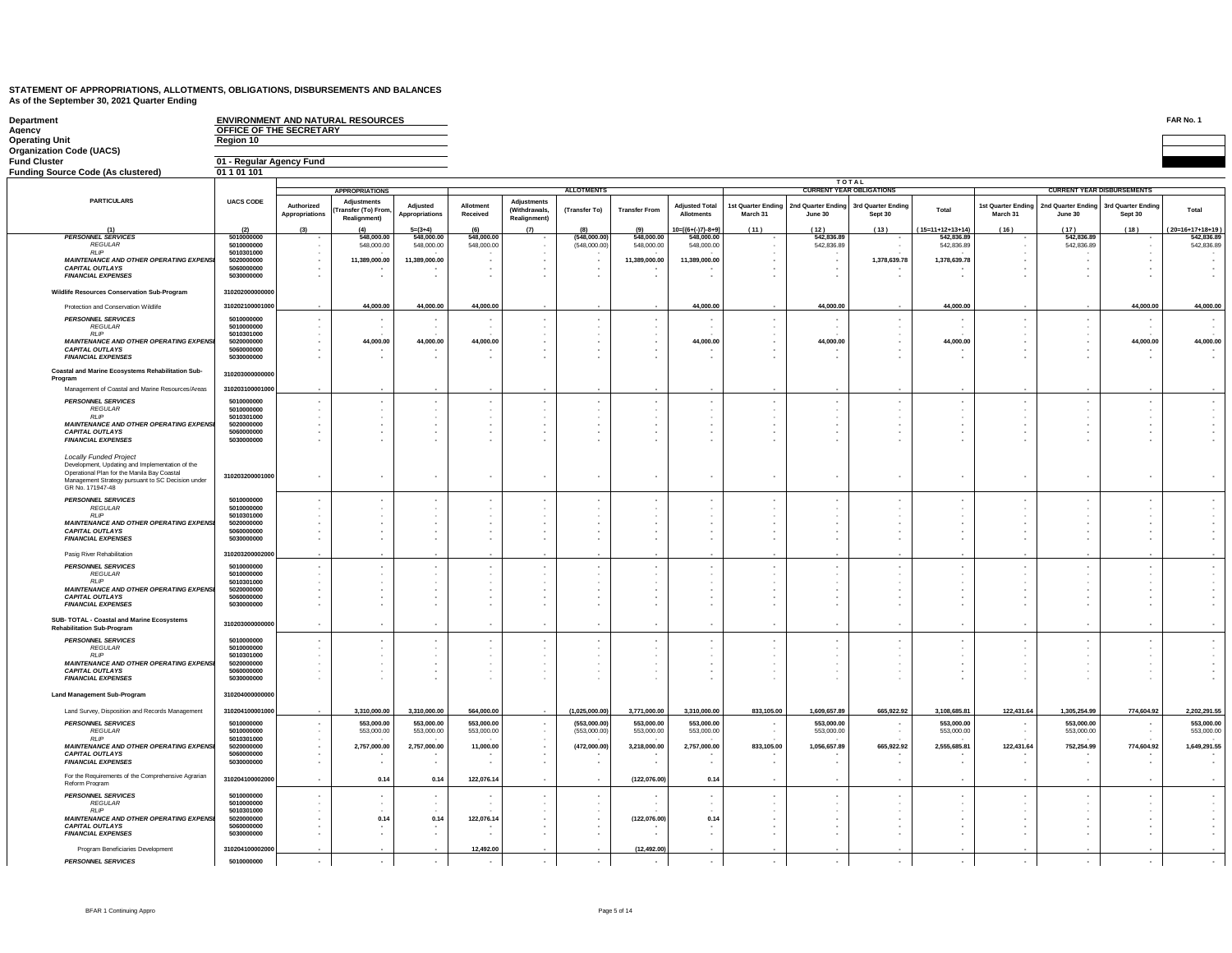| Department<br>Agency                                                                                                                                                                                     | <b>ENVIRONMENT</b><br>OFFICE OF TH        |                                    |                                  |            |                           |                         |                         |
|----------------------------------------------------------------------------------------------------------------------------------------------------------------------------------------------------------|-------------------------------------------|------------------------------------|----------------------------------|------------|---------------------------|-------------------------|-------------------------|
| <b>Operating Unit</b>                                                                                                                                                                                    | Region 10                                 | <b>Current Year Appropriations</b> |                                  |            |                           |                         |                         |
| <b>Organization Code (UACS)</b>                                                                                                                                                                          |                                           | Supplemental Appropriations        |                                  |            |                           |                         |                         |
| <b>Fund Cluster</b>                                                                                                                                                                                      | 01 - Regular Al Continuing Appropriations |                                    |                                  |            |                           |                         |                         |
| <b>Funding Source Code (As clustered)</b>                                                                                                                                                                | 01 1 01 101                               |                                    |                                  |            |                           |                         |                         |
|                                                                                                                                                                                                          |                                           |                                    | <b>BALANCES</b>                  |            |                           | <b>Utilization</b><br>% | <b>Utilization</b><br>% |
| <b>PARTICULARS</b>                                                                                                                                                                                       | <b>UACS CODE</b>                          |                                    |                                  |            | <b>Unpaid Obligations</b> |                         |                         |
|                                                                                                                                                                                                          |                                           | Unreleased                         | Unobligated<br><b>Allotments</b> | Due and    | Not Yet Due               |                         |                         |
|                                                                                                                                                                                                          |                                           | Appropriations                     |                                  | Demandable | and Demandable            | (oblig/allot)           | (disb/oblig)            |
| (1)                                                                                                                                                                                                      | (2)                                       | $21 = (5 - 10)$                    | $22=(10-15)$                     | (23)       | (24)                      |                         |                         |
| <b>PERSONNEL SERVICES</b><br><b>REGULAR</b>                                                                                                                                                              | 5010000000<br>5010000000                  |                                    | 5,163.11<br>5,163.11             |            |                           | 99.06<br>99.06          | 100.00<br>100.00        |
| <b>RLIP</b>                                                                                                                                                                                              | 5010301000                                |                                    |                                  |            |                           |                         |                         |
| <b>MAINTENANCE AND OTHER OPERATING EXPENSI</b><br><b>CAPITAL OUTLAYS</b>                                                                                                                                 | 5020000000<br>5060000000                  |                                    | 10,010,360.22                    | ä,         | 1,378,639.78              | 12.11                   |                         |
| <b>FINANCIAL EXPENSES</b>                                                                                                                                                                                | 5030000000                                |                                    |                                  |            |                           |                         |                         |
|                                                                                                                                                                                                          |                                           |                                    |                                  |            |                           |                         |                         |
| Wildlife Resources Conservation Sub-Program                                                                                                                                                              | 310202000000000                           |                                    |                                  |            |                           |                         |                         |
| Protection and Conservation Wildlife                                                                                                                                                                     | 310202100001000                           |                                    |                                  |            |                           | 100.00                  | 100.00                  |
| <b>PERSONNEL SERVICES</b>                                                                                                                                                                                | 5010000000                                |                                    |                                  |            |                           |                         |                         |
| <b>REGULAR</b>                                                                                                                                                                                           | 5010000000                                |                                    |                                  | ×,         |                           |                         |                         |
| <b>RLIP</b><br><b>MAINTENANCE AND OTHER OPERATING EXPENSI</b>                                                                                                                                            | 5010301000<br>5020000000                  |                                    |                                  | ä,         |                           | 100.00                  | 100.00                  |
| <b>CAPITAL OUTLAYS</b>                                                                                                                                                                                   | 5060000000                                |                                    |                                  |            |                           |                         |                         |
| <b>FINANCIAL EXPENSES</b>                                                                                                                                                                                | 5030000000                                |                                    |                                  |            |                           |                         |                         |
| Coastal and Marine Ecosystems Rehabilitation Sub-<br>Program                                                                                                                                             | 310203000000000                           |                                    |                                  |            |                           |                         |                         |
| Management of Coastal and Marine Resources/Areas                                                                                                                                                         | 310203100001000                           |                                    |                                  |            |                           |                         |                         |
| <b>PERSONNEL SERVICES</b>                                                                                                                                                                                | 5010000000                                | ä,                                 | J.                               | l,         | ×,                        | ł,                      | ×.                      |
| <b>REGULAR</b><br><b>RLIP</b>                                                                                                                                                                            | 5010000000<br>5010301000                  |                                    |                                  |            |                           | J.                      |                         |
| <b>MAINTENANCE AND OTHER OPERATING EXPENSI</b>                                                                                                                                                           | 5020000000                                |                                    |                                  |            |                           |                         |                         |
| <b>CAPITAL OUTLAYS</b><br><b>FINANCIAL EXPENSES</b>                                                                                                                                                      | 5060000000<br>5030000000                  |                                    |                                  |            |                           | ÷,                      |                         |
|                                                                                                                                                                                                          |                                           |                                    |                                  |            |                           |                         |                         |
| <b>Locally Funded Project</b><br>Development, Updating and Implementation of the<br>Operational Plan for the Manila Bay Coastal<br>Management Strategy pursuant to SC Decision under<br>GR No. 171947-48 | 310203200001000                           |                                    |                                  |            |                           |                         |                         |
| <b>PERSONNEL SERVICES</b>                                                                                                                                                                                | 5010000000                                |                                    |                                  |            |                           |                         |                         |
| <b>REGULAR</b>                                                                                                                                                                                           | 5010000000                                |                                    |                                  |            |                           | J.                      |                         |
| <b>RLIP</b><br><b>MAINTENANCE AND OTHER OPERATING EXPENSI</b>                                                                                                                                            | 5010301000<br>5020000000                  |                                    |                                  | ä,         |                           | ÷,                      |                         |
| <b>CAPITAL OUTLAYS</b>                                                                                                                                                                                   | 5060000000                                |                                    |                                  |            |                           |                         |                         |
| <b>FINANCIAL EXPENSES</b>                                                                                                                                                                                | 5030000000                                |                                    |                                  |            |                           |                         |                         |
| Pasig River Rehabilitation                                                                                                                                                                               | 310203200002000                           |                                    |                                  |            |                           |                         |                         |
| <b>PERSONNEL SERVICES</b>                                                                                                                                                                                | 5010000000                                |                                    |                                  |            |                           |                         |                         |
| <b>REGULAR</b>                                                                                                                                                                                           | 5010000000                                |                                    |                                  |            |                           |                         |                         |
| <b>RI</b> IP                                                                                                                                                                                             | 5010301000<br>5020000000                  |                                    |                                  |            |                           |                         |                         |
| MAINTENANCE AND OTHER OPERATING EXPENSI<br><b>CAPITAL OUTLAYS</b>                                                                                                                                        | 5060000000                                |                                    |                                  |            |                           | ٠                       |                         |
| <b>FINANCIAL EXPENSES</b>                                                                                                                                                                                | 5030000000                                |                                    |                                  |            |                           |                         |                         |
| SUB- TOTAL - Coastal and Marine Ecosystems                                                                                                                                                               |                                           |                                    |                                  |            |                           |                         |                         |
| <b>Rehabilitation Sub-Program</b>                                                                                                                                                                        | 310203000000000                           |                                    |                                  |            |                           |                         |                         |
| <b>PERSONNEL SERVICES</b>                                                                                                                                                                                | 5010000000                                | ä,                                 | ×,                               | ä,         | ×                         | ×,                      | ×.                      |
| <b>REGULAR</b><br><b>RIP</b>                                                                                                                                                                             | 5010000000<br>5010301000                  | ä,                                 |                                  | ä,         |                           | ł.                      | ä,                      |
| <b>MAINTENANCE AND OTHER OPERATING EXPENSI</b>                                                                                                                                                           | 5020000000                                |                                    |                                  |            |                           | J.                      |                         |
| <b>CAPITAL OUTLAYS</b>                                                                                                                                                                                   | 5060000000                                |                                    |                                  |            |                           | J.                      |                         |
| <b>FINANCIAL EXPENSES</b>                                                                                                                                                                                | 5030000000                                |                                    |                                  |            |                           |                         |                         |
| <b>Land Management Sub-Program</b>                                                                                                                                                                       | 310204000000000                           |                                    |                                  |            |                           |                         |                         |
| Land Survey, Disposition and Records Management                                                                                                                                                          | 310204100001000                           |                                    | 201,314.19                       |            | 906,394.26                | 93.92                   | 70.84                   |
| <b>PERSONNEL SERVICES</b><br><b>REGULAR</b>                                                                                                                                                              | 5010000000<br>5010000000                  | ä,                                 |                                  | l,         |                           | 100.00<br>100.00        | 100.00<br>100.00        |
| <b>RLIP</b>                                                                                                                                                                                              | 5010301000                                |                                    |                                  |            |                           |                         |                         |
| <b>MAINTENANCE AND OTHER OPERATING EXPENSI</b>                                                                                                                                                           | 5020000000                                |                                    | 201,314.19                       |            | 906,394.26                | 92.70                   | 64.53                   |
| <b>CAPITAL OUTLAYS</b><br><b>FINANCIAL EXPENSES</b>                                                                                                                                                      | 5060000000<br>5030000000                  |                                    |                                  |            |                           |                         |                         |
| For the Requirements of the Comprehensive Agrarian<br>Reform Program                                                                                                                                     | 310204100002000                           | ä,                                 | 0.14                             |            |                           |                         |                         |
| <b>PERSONNEL SERVICES</b>                                                                                                                                                                                | 5010000000                                |                                    |                                  | ä,         |                           | ÷,                      |                         |
| <b>REGULAR</b>                                                                                                                                                                                           | 5010000000                                |                                    |                                  |            |                           |                         |                         |
| <b>RLIP</b>                                                                                                                                                                                              | 5010301000                                |                                    |                                  |            |                           | i.                      |                         |
| <b>MAINTENANCE AND OTHER OPERATING EXPENSI</b><br><b>CAPITAL OUTLAYS</b>                                                                                                                                 | 5020000000<br>5060000000                  |                                    | 0.14                             |            | ÷,                        | ×<br>J.                 |                         |
| <b>FINANCIAL EXPENSES</b>                                                                                                                                                                                | 5030000000                                |                                    | í,                               | ä,         | ×,                        | J.                      | ä,                      |
|                                                                                                                                                                                                          | 310204100002000                           |                                    |                                  |            |                           |                         |                         |
| Program Beneficiaries Development                                                                                                                                                                        |                                           |                                    |                                  |            |                           |                         |                         |
| <b>PERSONNEL SERVICES</b>                                                                                                                                                                                | 5010000000                                |                                    |                                  |            |                           |                         |                         |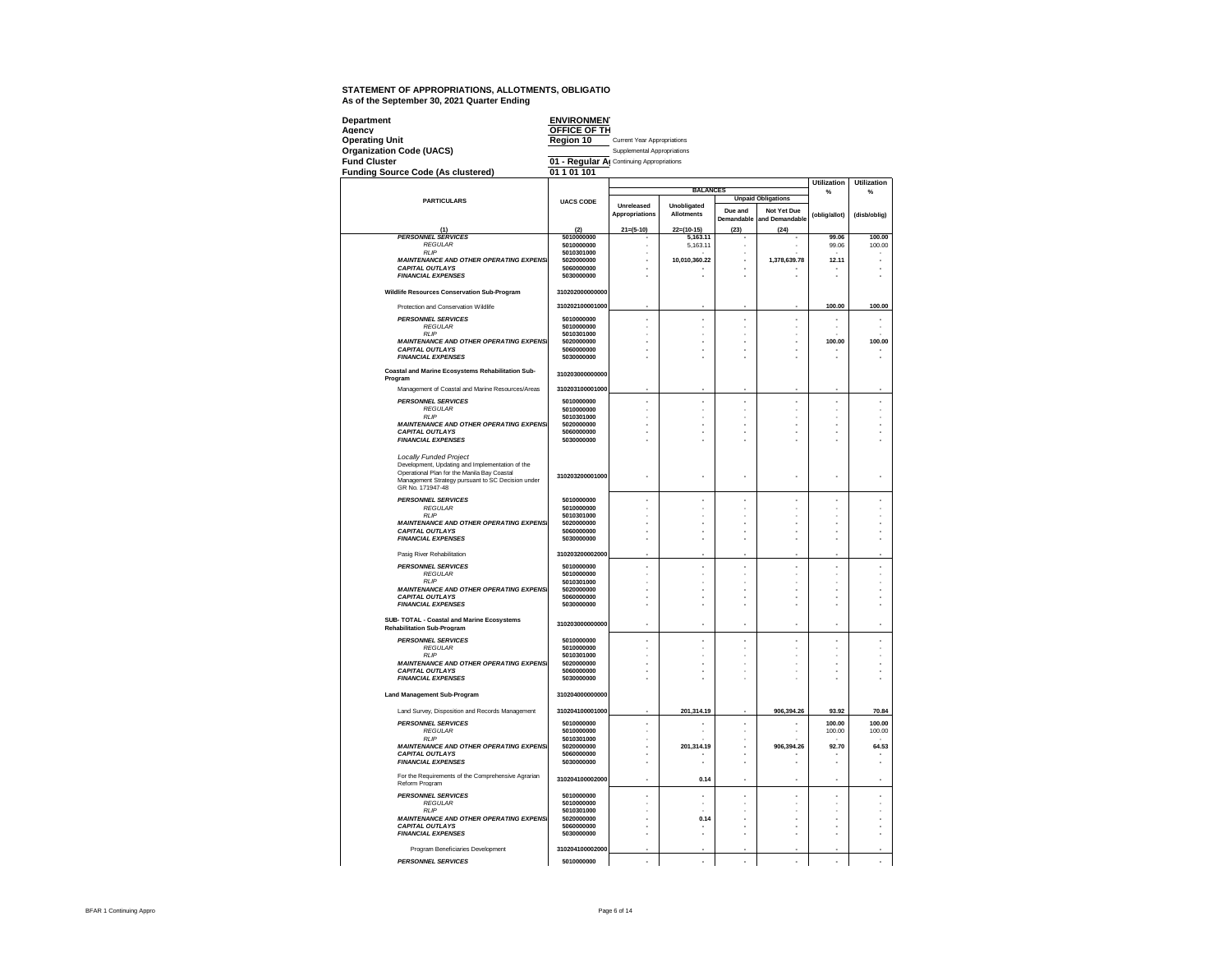| Department<br>Agency                                                                                  | OFFICE OF THE SECRETARY                 |                              | <b>ENVIRONMENT AND NATURAL RESOURCES</b>                |                                                      |                              |                                                    |                                 |                                                 |                                     |            |                                                  |                                 |                              |                                |                                   |                               | FAR No. 1                    |
|-------------------------------------------------------------------------------------------------------|-----------------------------------------|------------------------------|---------------------------------------------------------|------------------------------------------------------|------------------------------|----------------------------------------------------|---------------------------------|-------------------------------------------------|-------------------------------------|------------|--------------------------------------------------|---------------------------------|------------------------------|--------------------------------|-----------------------------------|-------------------------------|------------------------------|
| <b>Operating Unit</b>                                                                                 | Region 10                               |                              |                                                         |                                                      |                              |                                                    |                                 |                                                 |                                     |            |                                                  |                                 |                              |                                |                                   |                               |                              |
| <b>Organization Code (UACS)</b>                                                                       |                                         |                              |                                                         |                                                      |                              |                                                    |                                 |                                                 |                                     |            |                                                  |                                 |                              |                                |                                   |                               |                              |
| <b>Fund Cluster</b><br><b>Funding Source Code (As clustered)</b>                                      | 01 - Regular Agency Fund<br>01 1 01 101 |                              |                                                         |                                                      |                              |                                                    |                                 |                                                 |                                     |            |                                                  |                                 |                              |                                |                                   |                               |                              |
|                                                                                                       |                                         |                              |                                                         |                                                      |                              |                                                    |                                 |                                                 |                                     |            |                                                  | <b>TOTAL</b>                    |                              |                                |                                   |                               |                              |
| <b>PARTICULARS</b>                                                                                    | <b>UACS CODE</b>                        |                              | <b>APPROPRIATIONS</b>                                   |                                                      |                              |                                                    | <b>ALLOTMENTS</b>               |                                                 |                                     |            |                                                  | <b>CURRENT YEAR OBLIGATIONS</b> |                              |                                | <b>CURRENT YEAR DISBURSEMENTS</b> |                               |                              |
|                                                                                                       |                                         | Authorized<br>Appropriations | <b>Adjustments</b><br>ransfer (To) From<br>Realignment) | Adjusted<br>Appropriations                           | Allotmen<br>Received         | <b>Adjustments</b><br>(Withdrawals<br>Realignment) | (Transfer To)                   | <b>Transfer From</b>                            | <b>Adjusted Total</b><br>Allotments | March 31   | 1st Quarter Ending 2nd Quarter Ending<br>June 30 | 3rd Quarter Ending<br>Sept 30   | Total                        | 1st Quarter Ending<br>March 31 | 2nd Quarter Ending<br>June 30     | 3rd Quarter Ending<br>Sept 30 | Total                        |
| (1)<br><b>REGULAF</b>                                                                                 | (2)<br>5010000000                       |                              |                                                         | $5=(3+4)$                                            |                              | (7)                                                |                                 | (9)                                             | $10=[(6+(-7)-8+9]$                  | (11)       | (12)                                             | (13)                            | $(15=11+12+13+14)$           | (16)                           | (17)                              | (18)                          | 20=16+17+18+19)              |
| <b>RI</b> IP<br><b>MAINTENANCE AND OTHER OPERATING EXPENS</b>                                         | 5010301000<br>5020000000                |                              |                                                         | $\overline{\phantom{a}}$                             | 12,492.00                    |                                                    | ٠<br>$\cdot$                    | (12, 492.00)                                    | $\overline{\phantom{a}}$            |            |                                                  |                                 |                              |                                |                                   |                               |                              |
| <b>CAPITAL OUTLAYS</b><br><b>FINANCIAL EXPENSES</b>                                                   | 5060000000<br>5030000000                |                              |                                                         | $\blacksquare$<br>$\epsilon$                         |                              |                                                    | ×.<br>×                         |                                                 | ×.                                  |            |                                                  |                                 |                              |                                |                                   |                               |                              |
| Land Surveys and Disposition                                                                          | 31020410000200                          |                              | 0.14                                                    | 0.14                                                 | 109,584.14                   |                                                    |                                 | (109,584.00                                     | 0.14                                |            |                                                  |                                 |                              |                                |                                   |                               |                              |
| PERSONNEL SERVICES<br><b>REGULAR</b>                                                                  | 5010000000<br>5010000000                |                              |                                                         | $\cdot$<br>÷,                                        |                              |                                                    | $\cdot$                         |                                                 |                                     |            |                                                  |                                 |                              |                                |                                   |                               |                              |
| <b>RLIP</b>                                                                                           | 5010301000                              |                              |                                                         |                                                      |                              |                                                    |                                 |                                                 |                                     |            |                                                  |                                 |                              |                                |                                   |                               |                              |
| <b>MAINTENANCE AND OTHER OPERATING EXPENS</b><br><b>CAPITAL OUTLAYS</b><br><b>FINANCIAL EXPENSES</b>  | 5020000000<br>5060000000<br>5030000000  |                              | 0.14                                                    | 0.14<br>٠<br>٠                                       | 109,584.14                   |                                                    | $\sim$                          | (109,584.00                                     | 0.14                                |            |                                                  |                                 |                              |                                |                                   |                               |                              |
| SUB TOTAL - Land Management Sub-Program                                                               | 31020400000000                          |                              | 1,310,000.14                                            | 3,310,000.14                                         | 686,076.14                   |                                                    | 1,025,000.00                    | ,648,924.00                                     | 3,310,000.14                        | 833,105.00 | 1,609,657.89                                     | 665,922.92                      | 3,108,685.81                 | 122,431.64                     | 1,305,254.99                      | 774,604.92                    | 2,202,291.55                 |
| <b>PERSONNEL SERVICES</b>                                                                             | 5010000000                              |                              | 553,000.00                                              | 553,000.00                                           | 553,000.00                   |                                                    | (553,000.00                     | 553,000.00                                      | 553,000.00                          | $\sim$     | 553,000.00                                       |                                 | 553,000.00                   |                                | 553,000.00                        | $\sim$                        | 553,000.00                   |
| <b>REGULAR</b><br><b>RLIP</b>                                                                         | 5010000000<br>5010301000                |                              | 553,000.00                                              | 553,000.00                                           | 553,000.00                   |                                                    | (553,000.00                     | 553,000.00                                      | 553,000.00                          |            | 553,000.00                                       |                                 | 553,000.00                   |                                | 553,000.00                        |                               | 553,000.00                   |
| <b>MAINTENANCE AND OTHER OPERATING EXPENS.</b><br><b>CAPITAL OUTLAYS</b><br><b>FINANCIAL EXPENSES</b> | 5020000000<br>5060000000<br>5030000000  |                              | 2,757,000.14                                            | 2,757,000.14<br>٠                                    | 133,076.14                   |                                                    | (472,000.00)                    | 3,095,924.00                                    | 2,757,000.14                        | 833,105.00 | 1,056,657.89                                     | 665,922.92                      | 2,555,685.81                 | 122,431.64                     | 752,254.99<br>۰.                  | 774,604.92                    | 1,649,291.55                 |
| Forest and Watershed Management Sub-Program                                                           | 310205000000000                         |                              |                                                         |                                                      |                              |                                                    |                                 |                                                 |                                     |            |                                                  |                                 |                              |                                |                                   |                               |                              |
| Forest Development, Rehabilitation and Maintenance<br>and Protection                                  | 310205100001000                         | 12,055,000.00                | 4,503,194.00                                            | 16,558,194.00                                        | 4,366,674.00                 | (0.00)                                             | (3,468,724.00)                  | 5,009,244.00                                    | 5,907,194.00                        | ٠.         | 4,378,309.00                                     | 542,356.12                      | 4,920,665.12                 | $\sim$                         | 3,188,017.00                      | 416,831.12                    | 3,604,848.12                 |
| <b>PERSONNEL SERVICES</b><br><b>REGULAR</b><br><b>RIP</b>                                             | 5010000000<br>5010000000<br>5010301000  |                              | 2.946.724.00<br>2.946.724.00                            | 2.946.724.00<br>2.946.724.00                         | 2.946.724.00<br>2.946.724.00 |                                                    | (2.946.724.00<br>(2.946.724.00  | 2.946.724.00<br>2.946.724.00                    | 2.946.724.00<br>2.946.724.00        |            | 2,946,724.00<br>2.946.724.00                     |                                 | 2.946.724.00<br>2.946.724.00 |                                | 2.946.724.00<br>2.946.724.00      | $\sim$<br>$\sim$              | 2.946.724.00<br>2.946.724.00 |
| <b>MAINTENANCE AND OTHER OPERATING EXPENS.</b><br><b>CAPITAL OUTLAYS</b><br><b>FINANCIAL EXPENSES</b> | 5020000000<br>5060000000<br>5030000000  | 12.055.000.00                | 145,000.00<br>1,411,470.00                              | 12.200.000.00<br>1,411,470.00                        | 1.404.000.00<br>15,950.00    | (0.00)                                             | (522,000.00                     | 667,000.00<br>1,395,520.00                      | 1.549.000.00<br>1,411,470.00        |            | 20.115.00<br>1,411,470.00                        | 542,356.12                      | 562.471.12<br>1,411,470.00   |                                | 16.015.00<br>225,278.00           | 416,831.12                    | 432.846.12<br>225,278.00     |
| Soil Conservation and Watershed Management<br>including River Basin and Management and                | 310205100002000                         | ٠.                           |                                                         | $\sim$                                               |                              |                                                    | $\sim$                          | ٠                                               |                                     |            |                                                  |                                 | ٠.                           | $\overline{\phantom{a}}$       | $\overline{\phantom{a}}$          | $\sim$                        |                              |
| <b>PERSONNEL SERVICES</b>                                                                             | 5010000000                              |                              |                                                         | $\cdot$                                              |                              |                                                    | $\cdot$                         | $\overline{\phantom{a}}$                        |                                     |            |                                                  |                                 |                              |                                | $\blacksquare$                    |                               |                              |
| <b>REGULAR</b><br><b>RI</b> IP                                                                        | 5010000000<br>5010301000                |                              |                                                         | ٠                                                    |                              |                                                    | ٠                               | $\cdot$                                         |                                     |            |                                                  |                                 |                              |                                |                                   |                               |                              |
| <b>MAINTENANCE AND OTHER OPERATING EXPENS</b><br><b>CAPITAL OUTLAYS</b><br><b>FINANCIAL EXPENSES</b>  | 5020000000<br>5060000000<br>5030000000  |                              |                                                         | $\blacksquare$<br>٠<br>$\blacksquare$                |                              |                                                    | $\overline{\phantom{a}}$<br>×   | $\cdot$<br>$\cdot$<br>$\cdot$                   |                                     |            |                                                  |                                 |                              |                                | $\overline{\phantom{a}}$          |                               |                              |
| <b>Foreign Assisted Projects</b>                                                                      |                                         |                              |                                                         |                                                      |                              |                                                    |                                 |                                                 |                                     |            |                                                  |                                 |                              |                                |                                   |                               |                              |
| <b>PERSONNEL SERVICES</b>                                                                             | 5010000000                              |                              |                                                         | $\sim$                                               |                              |                                                    | $\sim$                          | ٠                                               | ٠                                   |            |                                                  |                                 |                              |                                | $\overline{\phantom{a}}$          |                               |                              |
| <b>REGULAR</b><br><b>RI</b> IP                                                                        | 5010000000<br>5010301000                |                              |                                                         |                                                      |                              |                                                    |                                 | $\cdot$                                         |                                     |            |                                                  |                                 |                              |                                |                                   |                               |                              |
| <b>MAINTENANCE AND OTHER OPERATING EXPENS.</b><br><b>CAPITAL OUTLAYS</b>                              | 5020000000<br>5060000000                |                              |                                                         |                                                      |                              |                                                    |                                 | $\blacksquare$                                  |                                     |            |                                                  |                                 |                              |                                |                                   |                               |                              |
| <b>FINANCIAL EXPENSES</b>                                                                             | 5030000000                              |                              |                                                         | ٠                                                    |                              |                                                    |                                 | $\blacksquare$<br>$\blacksquare$                |                                     |            |                                                  |                                 |                              |                                |                                   |                               |                              |
| Integrated Natural Resources and<br>Environmental Management Project                                  | 310205300001000                         |                              |                                                         |                                                      |                              |                                                    |                                 |                                                 |                                     |            |                                                  |                                 |                              |                                |                                   |                               |                              |
| <b>PERSONNEL SERVICES</b><br><b>REGULAR</b>                                                           | 5010000000<br>5010000000                |                              |                                                         | $\overline{\phantom{a}}$<br>٠                        |                              |                                                    | ٠<br>$\overline{\phantom{a}}$   | ٠                                               | ٠                                   |            |                                                  |                                 |                              |                                | $\overline{\phantom{a}}$          |                               |                              |
| <b>RIIP</b><br><b>MAINTENANCE AND OTHER OPERATING EXPENS</b>                                          | 5010301000<br>5020000000                |                              |                                                         | $\blacksquare$                                       |                              |                                                    | $\overline{\phantom{a}}$        | $\cdot$                                         |                                     |            |                                                  |                                 |                              |                                |                                   |                               |                              |
| <b>CAPITAL OUTLAYS</b><br><b>FINANCIAL EXPENSES</b>                                                   | 5060000000<br>5030000000                |                              |                                                         | $\blacksquare$                                       |                              |                                                    | ×                               | $\cdot$                                         |                                     |            |                                                  |                                 |                              |                                | $\overline{\phantom{a}}$          |                               |                              |
| Forestland Management Project                                                                         | 31020530000200                          |                              |                                                         |                                                      |                              |                                                    |                                 |                                                 |                                     |            |                                                  |                                 |                              |                                |                                   |                               |                              |
| <b>PERSONNEL SERVICES</b>                                                                             | 5010000000                              |                              |                                                         |                                                      |                              |                                                    |                                 |                                                 |                                     |            |                                                  |                                 |                              |                                |                                   | $\sim$                        |                              |
| <b>REGULAR</b><br><b>RLIP</b>                                                                         | 5010000000<br>5010301000                |                              |                                                         |                                                      |                              |                                                    |                                 |                                                 |                                     |            |                                                  |                                 |                              |                                |                                   |                               |                              |
| MAINTENANCE AND OTHER OPERATING EXPENSI<br><b>CAPITAL OUTLAYS</b><br><b>FINANCIAL EXPENSES</b>        | 5020000000<br>5060000000<br>5030000000  |                              |                                                         | $\overline{\phantom{a}}$<br>$\sim$<br>$\blacksquare$ |                              |                                                    | ٠                               | $\overline{\phantom{a}}$<br>٠<br>$\overline{a}$ |                                     |            |                                                  |                                 |                              |                                | $\overline{\phantom{a}}$          |                               |                              |
| SUB TOTAL - Forest and Watershed Management Sub-<br>Program                                           | 310205000000000                         | 12,055,000.00                | 4,503,194.00                                            | 16,558,194.00                                        | 4,366,674.00                 | (0.00)                                             | (3,468,724.00)                  | 5,009,244.00                                    | 5.907.194.00                        |            | 4,378,309.00                                     | 542,356.12                      | 4,920,665.12                 | $\sim$                         | 3,188,017.00                      | 416,831.12                    | 3,604,848.12                 |
| <b>PERSONNEL SERVICES</b><br><b>REGULAR</b>                                                           | 5010000000<br>5010000000                |                              | 2,946,724.00<br>2.946.724.00                            | 2,946,724.00<br>2.946,724.00                         | 2,946,724.00<br>2.946.724.00 |                                                    | (2,946,724.00)<br>(2.946,724.00 | 2,946,724.00<br>2.946.724.00                    | 2,946,724.00<br>2.946.724.00        | $\epsilon$ | 2,946,724.00<br>2.946.724.00                     |                                 | 2,946,724.00<br>2.946.724.00 | $\sim$                         | 2,946,724.00<br>2.946.724.00      | $\sim$                        | 2,946,724.00<br>2.946.724.00 |
| <b>RLIP</b>                                                                                           | 5010301000                              |                              |                                                         |                                                      |                              |                                                    |                                 |                                                 |                                     |            |                                                  |                                 |                              |                                |                                   |                               |                              |
| <b>MAINTENANCE AND OTHER OPERATING EXPENSI</b><br><b>CAPITAL OUTLAYS</b><br><b>FINANCIAL EXPENSES</b> | 5020000000<br>5060000000<br>5030000000  | 12,055,000.00                | 145,000.00<br>1,411,470.00                              | 12,200,000.00<br>1,411,470.00                        | 1,404,000.00<br>15,950.00    | (0.00)                                             | (522,000.00)<br>$\mathbf{r}$    | 667,000.00<br>1,395,520.00                      | 1,549,000.00<br>1,411,470.00        |            | 20,115.00<br>1,411,470.00                        | 542,356.12                      | 562,471.12<br>1,411,470.00   |                                | 16,015.00<br>225,278.00           | 416,831.12                    | 432,846.12<br>225,278.00     |
| TOTAL - NATURAL RESOURCES CONSERVATION AND<br><b>DEVELOPMENT PROGRAM</b>                              | 310200000000000                         | 12,055,000.00                | 19,794,194.14                                           | 31,849,194.14                                        | 5,644,750.14                 | (0.00)                                             | (5,041,724.00)                  | 20,595,168.00                                   | 21,198,194.14                       | 833,105.00 | 6,574,803.78                                     | 2,586,918.82                    | 9,994,827.60                 | 122,431.64                     | 5,036,108.88                      | 1,235,436.04                  | 6,393,976.56                 |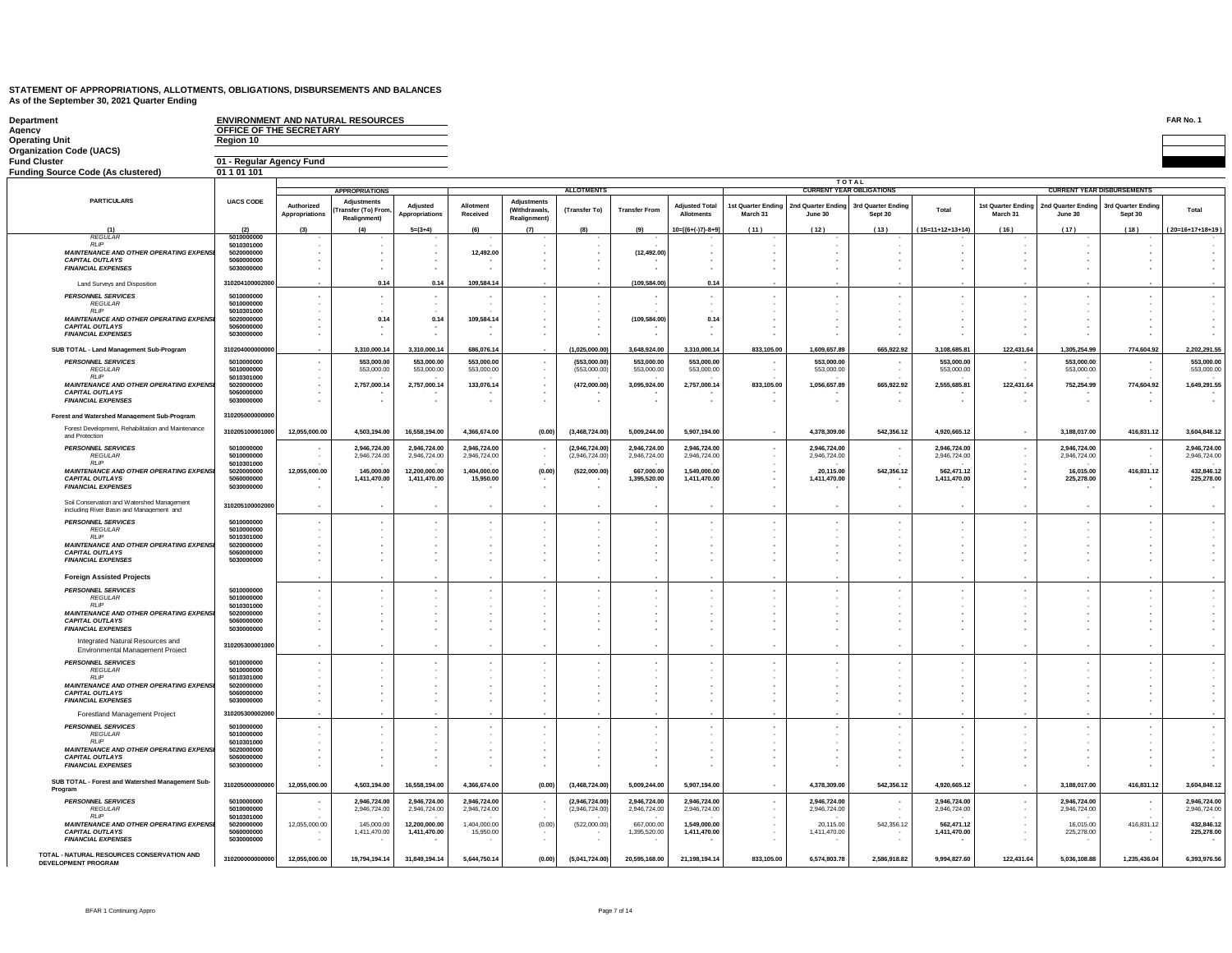| Department<br>Agency<br><b>Operating Unit</b>                                          | <b>ENVIRONMENT</b><br><b>OFFICE OF TH</b><br>Region 10 | <b>Current Year Appropriations</b> |                                  |                       |                               |                          |                    |
|----------------------------------------------------------------------------------------|--------------------------------------------------------|------------------------------------|----------------------------------|-----------------------|-------------------------------|--------------------------|--------------------|
| <b>Organization Code (UACS)</b>                                                        |                                                        | Supplemental Appropriations        |                                  |                       |                               |                          |                    |
| <b>Fund Cluster</b>                                                                    | 01 - Regular Al Continuing Appropriations              |                                    |                                  |                       |                               |                          |                    |
| <b>Funding Source Code (As clustered)</b>                                              | 01 1 01 101                                            |                                    |                                  |                       |                               |                          |                    |
|                                                                                        |                                                        |                                    |                                  |                       |                               | <b>Utilization</b>       | <b>Utilization</b> |
|                                                                                        |                                                        |                                    | <b>BALANCES</b>                  |                       | <b>Unpaid Obligations</b>     | $\frac{9}{6}$            | $\frac{9}{6}$      |
| <b>PARTICULARS</b>                                                                     | <b>UACS CODE</b>                                       | Unreleased<br>Appropriations       | Unobligated<br><b>Allotments</b> | Due and<br>Demandable | Not Yet Due<br>and Demandable | (oblig/allot)            | (disb/oblig)       |
| (1)                                                                                    | (2)                                                    | $21=(5-10)$                        | $22=(10-15)$                     | (23)                  | (24)                          |                          |                    |
| <b>REGULAR</b>                                                                         | 5010000000                                             |                                    |                                  |                       |                               |                          |                    |
| RI IP<br><b>MAINTENANCE AND OTHER OPERATING EXPENSI</b>                                | 5010301000<br>5020000000                               | ä,                                 |                                  | ż<br>J.               |                               |                          |                    |
| <b>CAPITAL OUTLAYS</b><br><b>FINANCIAL EXPENSES</b>                                    | 5060000000<br>5030000000                               |                                    | í.                               | ä,                    |                               |                          |                    |
| Land Surveys and Disposition                                                           | 310204100002000                                        |                                    | 0.14                             |                       |                               |                          |                    |
| <b>PERSONNEL SERVICES</b>                                                              | 5010000000                                             |                                    |                                  | l,                    |                               | J.                       | ä,                 |
| <b>REGULAR</b>                                                                         | 5010000000                                             |                                    |                                  |                       |                               |                          |                    |
| <b>RLIP</b><br>MAINTENANCE AND OTHER OPERATING EXPENSI                                 | 5010301000<br>5020000000                               |                                    | 0.14                             |                       |                               |                          |                    |
| CAPITAL OUTLAYS                                                                        | 5060000000                                             |                                    |                                  |                       |                               |                          |                    |
| <b>FINANCIAL EXPENSES</b>                                                              | 5030000000                                             |                                    |                                  |                       |                               |                          |                    |
| SUB TOTAL - Land Management Sub-Program                                                | 310204000000000                                        |                                    | 201,314.33                       |                       | 906,394.26                    | 93.92                    | 70.84              |
| <b>PERSONNEL SERVICES</b>                                                              | 5010000000                                             | í,                                 |                                  | l,                    |                               | 100.00                   | 100.00             |
| <b>REGULAR</b>                                                                         | 5010000000                                             |                                    |                                  |                       |                               | 100.00                   | 100.00             |
| <b>RLIP</b><br><b>MAINTENANCE AND OTHER OPERATING EXPENSI</b>                          | 5010301000<br>5020000000                               |                                    | 201,314.33                       |                       | 906,394.26                    | 92.70                    | 64.53              |
| <b>CAPITAL OUTLAYS</b>                                                                 | 5060000000                                             |                                    |                                  |                       |                               |                          |                    |
| <b>FINANCIAL EXPENSES</b>                                                              | 5030000000                                             |                                    |                                  |                       |                               |                          |                    |
| <b>Forest and Watershed Management Sub-Program</b>                                     | 310205000000000                                        |                                    |                                  |                       |                               |                          |                    |
| Forest Development, Rehabilitation and Maintenance<br>and Protection                   | 310205100001000                                        | 10,651,000.00                      | 986,528.88                       | J.                    | 1,315,817.00                  | 83.30                    | 73.26              |
| <b>PERSONNEL SERVICES</b>                                                              | 5010000000                                             |                                    |                                  |                       |                               | 100.00                   | 100.00             |
| <b>REGULAR</b>                                                                         | 5010000000                                             |                                    |                                  |                       |                               | 100.00                   | 100.00             |
| <b>RLIP</b><br><b>MAINTENANCE AND OTHER OPERATING EXPENSI</b>                          | 5010301000<br>5020000000                               | 10.651.000.00                      | 986,528.88                       | ä,                    | 129.625.00                    | 36.31                    | 76.95              |
| <b>CAPITAL OUTLAYS</b>                                                                 | 5060000000                                             |                                    |                                  |                       | 1.186.192.00                  | 100.00                   | 15.96              |
| <b>FINANCIAL EXPENSES</b>                                                              | 5030000000                                             |                                    |                                  |                       |                               |                          |                    |
| Soil Conservation and Watershed Management<br>including River Basin and Management and | 310205100002000                                        |                                    |                                  |                       |                               |                          |                    |
| <b>PERSONNEL SERVICES</b>                                                              | 5010000000                                             | ٠                                  |                                  |                       |                               |                          |                    |
| <b>REGULAR</b><br><b>RIP</b>                                                           | 5010000000<br>5010301000                               |                                    |                                  |                       |                               |                          |                    |
| MAINTENANCE AND OTHER OPERATING EXPENSI                                                | 5020000000                                             |                                    |                                  |                       |                               |                          |                    |
| <b>CAPITAL OUTLAYS</b><br><b>FINANCIAL EXPENSES</b>                                    | 5060000000<br>5030000000                               |                                    |                                  |                       |                               |                          |                    |
|                                                                                        |                                                        |                                    |                                  |                       |                               |                          |                    |
| <b>Foreign Assisted Projects</b>                                                       |                                                        |                                    |                                  |                       |                               |                          |                    |
| <b>PERSONNEL SERVICES</b>                                                              | 5010000000                                             | ×,                                 |                                  |                       | ×,                            | Î.                       |                    |
| <b>REGULAR</b><br>RI IP                                                                | 5010000000<br>5010301000                               |                                    |                                  |                       |                               |                          |                    |
| <b>MAINTENANCE AND OTHER OPERATING EXPENSI</b>                                         | 5020000000                                             |                                    |                                  |                       |                               |                          |                    |
| <b>CAPITAL OUTLAYS</b><br><b>FINANCIAL EXPENSES</b>                                    | 5060000000<br>5030000000                               | í.                                 |                                  |                       |                               | J.                       |                    |
|                                                                                        |                                                        |                                    |                                  |                       |                               |                          |                    |
| Integrated Natural Resources and<br>Environmental Management Project                   | 310205300001000                                        | ٠                                  | ł,                               |                       | ٠                             | ٠                        |                    |
| <b>PERSONNEL SERVICES</b><br><b>REGULAR</b>                                            | 5010000000<br>5010000000                               | ä,                                 | ż                                | J,                    | ×.                            | J.                       | J.                 |
| <b>RLIP</b>                                                                            | 5010301000                                             |                                    |                                  |                       |                               |                          |                    |
| <b>MAINTENANCE AND OTHER OPERATING EXPENSI</b><br><b>CAPITAL OUTLAYS</b>               | 5020000000<br>5060000000                               |                                    |                                  | ä,                    |                               | ÷,                       |                    |
| <b>FINANCIAL EXPENSES</b>                                                              | 5030000000                                             |                                    |                                  |                       |                               |                          |                    |
| Forestland Management Project                                                          | 310205300002000                                        |                                    |                                  |                       |                               |                          |                    |
| <b>PERSONNEL SERVICES</b>                                                              | 5010000000                                             | ×.                                 | í.                               | ä,                    | ×                             | ×,                       | ×,                 |
| <b>REGULAR</b>                                                                         | 5010000000                                             |                                    |                                  |                       |                               | i.                       |                    |
| <b>RLIP</b><br><b>MAINTENANCE AND OTHER OPERATING EXPENSI</b>                          | 5010301000<br>5020000000                               | ä,                                 | J.                               | J.                    | ÷                             | J.                       | ×.                 |
| <b>CAPITAL OUTLAYS</b>                                                                 | 5060000000                                             | ٠                                  |                                  |                       | ÷                             | $\overline{\phantom{a}}$ |                    |
| <b>FINANCIAL EXPENSES</b>                                                              | 5030000000                                             |                                    |                                  | J.                    |                               |                          |                    |
| SUB TOTAL - Forest and Watershed Management Sub-<br>Program                            | 310205000000000                                        | 10.651.000.00                      | 986.528.88                       |                       | 1,315,817.00                  | 83.30                    | 73.26              |
| <b>PERSONNEL SERVICES</b>                                                              | 5010000000                                             |                                    |                                  |                       |                               | 100.00                   | 100.00             |
| <b>REGULAR</b><br><b>RLIP</b>                                                          | 5010000000<br>5010301000                               |                                    |                                  |                       |                               | 100.00                   | 100.00             |
| <b>MAINTENANCE AND OTHER OPERATING EXPENSI</b>                                         | 5020000000                                             | 10,651,000.00                      | 986,528.88                       |                       | 129,625.00                    | 36.31                    | 76.95              |
| <b>CAPITAL OUTLAYS</b>                                                                 | 5060000000                                             |                                    |                                  |                       | 1.186.192.00                  | 100.00                   | 15.96              |
| <b>FINANCIAL EXPENSES</b>                                                              | 5030000000                                             |                                    |                                  |                       |                               |                          |                    |
| TOTAL - NATURAL RESOURCES CONSERVATION AND<br><b>DEVELOPMENT PROGRAM</b>               | 310200000000000                                        | 10,651,000.00                      | 11,203,366.54                    |                       | 3,600,851.04                  | 47.15                    | 63.97              |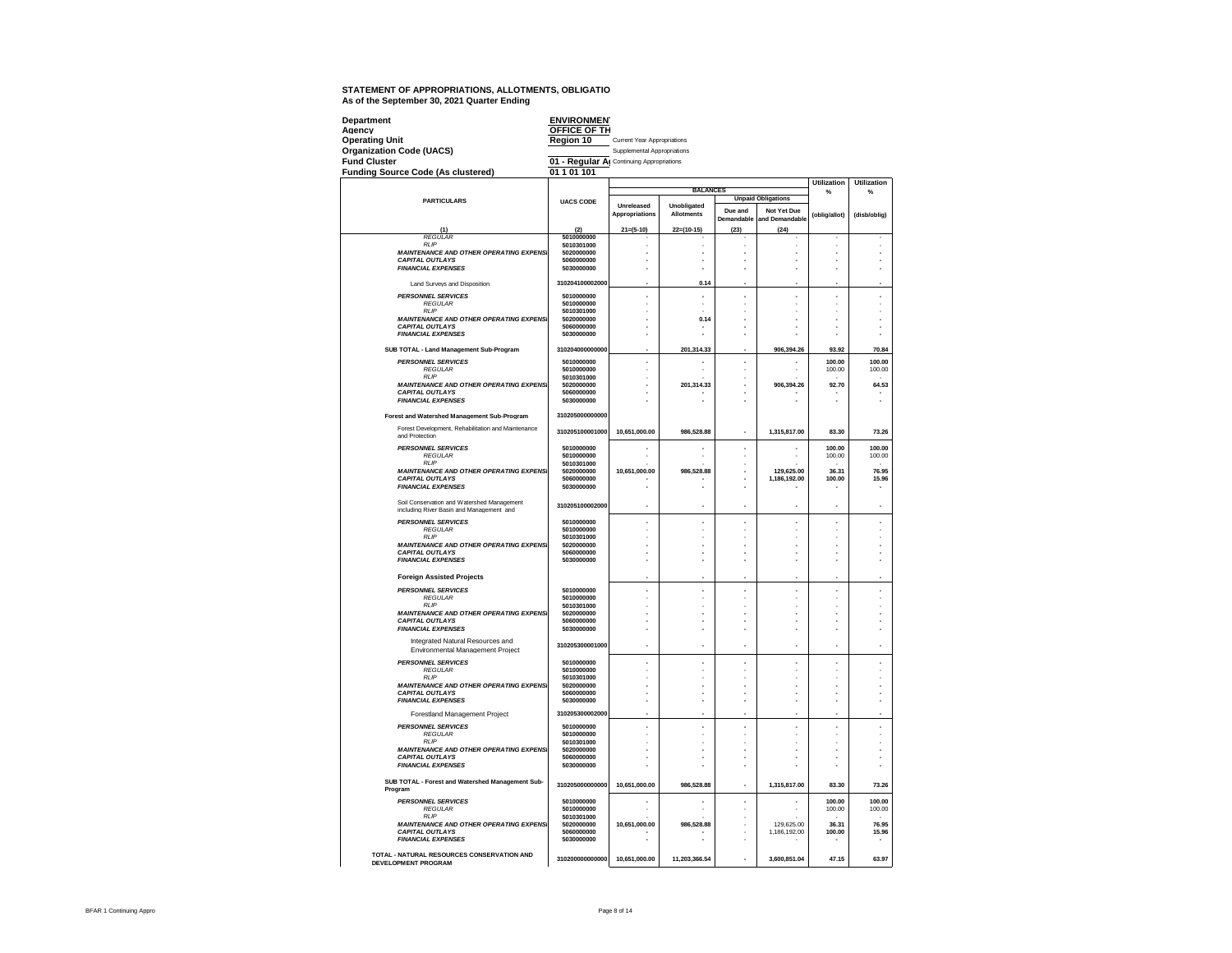| Department                                                               |                                      |                                    | <b>ENVIRONMENT AND NATURAL RESOURCES</b> |                               |                              |                          |                                  |                               |                                            |                                |                                 |                               |                              |                                |                               |                                     | FAR No. 1                    |
|--------------------------------------------------------------------------|--------------------------------------|------------------------------------|------------------------------------------|-------------------------------|------------------------------|--------------------------|----------------------------------|-------------------------------|--------------------------------------------|--------------------------------|---------------------------------|-------------------------------|------------------------------|--------------------------------|-------------------------------|-------------------------------------|------------------------------|
| Agency<br><b>Operating Unit</b>                                          | OFFICE OF THE SECRETARY<br>Region 10 |                                    |                                          |                               |                              |                          |                                  |                               |                                            |                                |                                 |                               |                              |                                |                               |                                     |                              |
| <b>Organization Code (UACS)</b>                                          |                                      |                                    |                                          |                               |                              |                          |                                  |                               |                                            |                                |                                 |                               |                              |                                |                               |                                     |                              |
| <b>Fund Cluster</b>                                                      | 01 - Regular Agency Fund             |                                    |                                          |                               |                              |                          |                                  |                               |                                            |                                |                                 |                               |                              |                                |                               |                                     |                              |
| <b>Funding Source Code (As clustered)</b>                                | 01 1 01 101                          |                                    |                                          |                               |                              |                          |                                  |                               |                                            |                                |                                 |                               |                              |                                |                               |                                     |                              |
|                                                                          |                                      |                                    | <b>APPROPRIATIONS</b>                    |                               |                              |                          | <b>ALLOTMENTS</b>                |                               |                                            |                                | <b>TOTAL</b>                    |                               |                              |                                |                               | <b>CURRENT YEAR DISBURSEMENTS</b>   |                              |
| <b>PARTICULARS</b>                                                       | <b>UACS CODE</b>                     |                                    | <b>Adjustments</b>                       |                               |                              | <b>Adjustments</b>       |                                  |                               |                                            |                                | <b>CURRENT YEAR OBLIGATIONS</b> |                               |                              |                                |                               |                                     |                              |
|                                                                          |                                      | Authorized<br>Appropriations       | ransfer (To) From                        | Adjusted<br>Appropriations    | Allotment<br>Received        | <b>(Withdrawals</b>      | (Transfer To)                    | <b>Transfer From</b>          | <b>Adjusted Total</b><br><b>Allotments</b> | 1st Quarter Ending<br>March 31 | 2nd Quarter Ending<br>June 30   | 3rd Quarter Ending<br>Sept 30 | Total                        | 1st Quarter Ending<br>March 31 | 2nd Quarter Ending<br>June 30 | 3rd Quarter Ending<br>Sept 30       | Total                        |
|                                                                          |                                      |                                    | Realignment)                             |                               |                              | Realignment              |                                  |                               |                                            |                                |                                 |                               |                              |                                |                               |                                     |                              |
| (1)                                                                      | (2)                                  |                                    | (4)                                      | $5=(3+4)$                     |                              | (7)                      |                                  |                               | 10=[{6+(-)7}-8+9]                          | (11)                           | (12)                            | (13)                          | $(15=11+12+13+14)$           | (16)                           | (17)                          | (18)                                | 20=16+17+18+19               |
| <b>PERSONNEL SERVICES</b><br><b>REGULAR</b>                              | 5010000000<br>5010000000             |                                    | 4,047,724.00                             | 4.047.724.00                  | 4,047,724.00                 |                          | (4.047.724.00)                   | 4,047,724.00                  | 4.047.724.00                               |                                | 4.042.560.89                    |                               | 4.042.560.89                 |                                | 4.042.560.89                  |                                     | 4.042.560.89<br>4.042.560.89 |
| RIIP                                                                     | 5010301000                           |                                    | 4,047,724.00                             | 4,047,724.00                  | 4,047,724.00                 |                          | (4,047,724.00)                   | 4,047,724.00                  | 4,047,724.00                               |                                | 4,042,560.89                    |                               | 4,042,560.89                 |                                | 4,042,560.89                  |                                     |                              |
| <b>MAINTENANCE AND OTHER OPERATING EXPENSI</b>                           | 5020000000<br>5060000000             | 12,055,000.00                      | 14,335,000.14                            | 26,390,000.14                 | 1,581,076.14                 | (0.00)                   | (994,000.00)                     | 15,151,924.00                 | 15,739,000.14                              | 833,105.00                     | 1,120,772.89                    | 2,586,918.82                  | 4,540,796.71                 | 122,431.64                     | 768,269.99                    | 1,235,436.04                        | 2,126,137.67                 |
| <b>CAPITAL OUTLAYS</b><br><b>FINANCIAL EXPENSES</b>                      | 5030000000                           |                                    | 1,411,470.00                             | 1,411,470.00                  | 15,950.00                    | ٠                        |                                  | 1,395,520.00                  | 1,411,470.00                               |                                | 1,411,470.00                    |                               | 1,411,470.00                 |                                | 225,278.00                    | $\overline{\phantom{a}}$            | 225,278.00<br>$\sim$         |
|                                                                          |                                      |                                    |                                          |                               |                              |                          |                                  |                               |                                            |                                |                                 |                               |                              |                                |                               |                                     |                              |
| TOTAL - NATURAL RESOURCES SUSTAINABLY MANAGED                            | 3100000000000                        | 12,055,000.00                      | 20,189,194.14                            | 32,244,194.14                 | 5,789,750.14                 | (0.00)                   | (5, 186, 724.00)                 | 20,990,168.00                 | 21,593,194.14                              | 856,105.00                     | 6,696,803.78                    | 2,711,918.82                  | 10,264,827.60                | 145,431.64                     | 5,155,508.88                  | 1,360,436.04                        | 6,661,376.56                 |
| <b>PERSONNEL SERVICES</b><br><b>REGULAR</b>                              | 5010000000<br>5010000000             |                                    | 4,079,724.00<br>4,079,724.00             | 4,079,724.00<br>4,079,724.00  | 4,079,724.00<br>4,079,724.00 |                          | (4,079,724.00)<br>(4,079,724.00) | 4,079,724.00<br>4,079,724.00  | 4.079.724.00<br>4,079,724.00               | - 11                           | 4.074.560.89<br>4,074,560.89    |                               | 4.074.560.89<br>4,074,560.89 | ٠.                             | 4.074.560.89<br>4,074,560.89  | $\overline{\phantom{a}}$<br>$\cdot$ | 4.074.560.89<br>4,074,560.89 |
| RIIP                                                                     | 5010301000                           |                                    |                                          |                               |                              |                          |                                  |                               |                                            |                                |                                 |                               |                              |                                |                               |                                     |                              |
| MAINTENANCE AND OTHER OPERATING EXPENSI<br><b>CAPITAL OUTLAYS</b>        | 5020000000<br>5060000000             | 12,055,000.00                      | 14,698,000.14<br>1,411,470.00            | 26,753,000.14<br>1,411,470.00 | 1,694,076.14<br>15,950.00    | (0.00)                   | (1, 107, 000.00)                 | 15,514,924.00<br>1,395,520.00 | 16,102,000.14<br>1,411,470.00              | 856,105.00                     | 1,210,772.89<br>1,411,470.00    | 2,711,918.82                  | 4,778,796.71<br>1,411,470.00 | 145,431.64                     | 855,669.99<br>225,278.00      | 1,360,436.04                        | 2,361,537.67<br>225,278.00   |
| <b>FINANCIAL EXPENSES</b>                                                | 5030000000                           |                                    |                                          |                               |                              |                          |                                  |                               |                                            |                                |                                 |                               |                              |                                |                               |                                     |                              |
|                                                                          |                                      |                                    |                                          |                               |                              |                          |                                  |                               |                                            |                                |                                 |                               |                              |                                |                               |                                     |                              |
| 003 ADAPTIVE CAPACITIES OF HUMAN COMMUNITIES AND                         |                                      |                                    |                                          |                               |                              |                          |                                  |                               |                                            |                                |                                 |                               |                              |                                |                               |                                     |                              |
| NATURAL SYSTEMS IMPROVED                                                 | 320000000000000                      |                                    |                                          |                               |                              |                          |                                  |                               |                                            |                                |                                 |                               |                              |                                |                               |                                     |                              |
| <b>ENVIRONMENTAL AND NATURAL RESOURCES</b><br><b>RESILIENCY PROGRAM</b>  | 320300000000000                      |                                    |                                          |                               |                              |                          |                                  |                               |                                            |                                |                                 |                               |                              |                                |                               |                                     |                              |
| Natural Resources Assessment                                             | 320300100001000                      |                                    |                                          |                               |                              |                          |                                  |                               |                                            |                                |                                 |                               |                              |                                |                               |                                     |                              |
| <b>PERSONNEL SERVICES</b>                                                | 5010000000                           |                                    |                                          |                               |                              |                          |                                  |                               |                                            |                                |                                 |                               |                              |                                |                               |                                     |                              |
| <b>REGULAR</b>                                                           | 5010000000                           |                                    |                                          |                               |                              |                          |                                  |                               |                                            |                                |                                 |                               |                              |                                |                               |                                     |                              |
| RIIP<br><b>MAINTENANCE AND OTHER OPERATING EXPENSI</b>                   | 5010301000<br>5020000000             | $\cdot$                            |                                          |                               |                              |                          |                                  |                               |                                            |                                |                                 |                               |                              |                                |                               |                                     |                              |
| <b>CAPITAL OUTLAYS</b>                                                   | 5060000000                           |                                    |                                          |                               |                              |                          |                                  |                               |                                            |                                |                                 |                               |                              |                                |                               |                                     |                              |
| <b>FINANCIAL EXPENSES</b>                                                | 5030000000                           |                                    |                                          |                               |                              |                          |                                  |                               |                                            |                                |                                 |                               |                              |                                |                               |                                     |                              |
| SUB-TOTAL, OPERATIONS                                                    | 30000000000000                       | 12,055,000.00                      | 20,189,194.14                            | 32.244.194.14                 | 5,789,750.14                 | (0.00)                   | (5, 186, 724.00)                 | 20.990.168.00                 | 21,593,194.14                              | 856,105.00                     | 6,696,803.78                    | 2,711,918.82                  | 10,264,827.60                | 145,431.64                     | 5,155,508.88                  | 1,360,436.04                        | 6,661,376.56                 |
| <b>PERSONNEL SERVICES</b>                                                | 5010000000                           |                                    | 4,079,724.00                             | 4,079,724.00                  | 4,079,724.00                 |                          | (4,079,724.00)                   | 4,079,724.00                  | 4,079,724.00                               |                                | 4,074,560.89                    |                               | 4,074,560.89                 |                                | 4,074,560.89                  | $\overline{\phantom{a}}$            | 4,074,560.89                 |
| <b>REGULAR</b>                                                           | 5010000000                           |                                    | 4.079.724.00                             | 4.079.724.00                  | 4.079.724.00                 |                          | (4.079.724.00)                   | 4,079,724.00                  | 4.079.724.00                               |                                | 4.074.560.89                    |                               | 4,074,560.89                 |                                | 4,074,560.89                  |                                     | 4,074,560.89                 |
| <b>RLIP</b><br><b>MAINTENANCE AND OTHER OPERATING EXPENS</b>             | 5010301000<br>5020000000             | 12.055.000.00                      | 14.698.000.14                            | 26.753.000.14                 | 1.694.076.14                 | (0.00)                   | (1, 107, 000.00)                 | 15.514.924.00                 | 16.102.000.14                              | 856,105.00                     | 1.210.772.89                    | 2,711,918.82                  | 4.778.796.71                 | 145,431.64                     | 855,669.99                    | 1,360,436.04                        | 2.361.537.67                 |
| <b>CAPITAL OUTLAYS</b>                                                   | 5060000000                           |                                    | 1,411,470.00                             | 1,411,470.00                  | 15,950.00                    |                          |                                  | 1.395.520.00                  | 1,411,470.00                               |                                | 1,411,470.00                    |                               | 1,411,470.00                 |                                | 225,278.00                    |                                     | 225,278,00                   |
| <b>FINANCIAL EXPENSES</b>                                                | 5030000000                           |                                    |                                          |                               |                              |                          |                                  |                               |                                            |                                |                                 |                               |                              |                                |                               |                                     |                              |
| A. AGENCY SPECIFIC BUDGET/AUTOMATIC<br><b>APPROPRIATIONS ( RLIP )</b>    | 101 101 / 104 102                    | 12,055,000.00                      | 21,442,152.44                            | 33,497,152.44                 | 7,042,708.44                 | (0.00)                   | (5,265,724.00)                   | 21,069,168.00                 | 22,846,152.44                              | 1,067,248.95                   | 7,682,043.13                    | 2,713,418.82                  | 11,462,710.90                | 306,506.41                     | 5,601,660.47                  | 1,661,315.80                        | 7,569,482.68                 |
| <b>PERSONNEL SERVICES</b>                                                | 5010000000<br>5010000000             |                                    | 4,158,724.00                             | 4.158.724.00                  | 4,158,724.00                 |                          | (4.158.724.00)                   | 4,158,724.00                  | 4.158.724.00                               | - 11                           | 4.153.560.89                    |                               | 4.153.560.89                 |                                | 4.153.560.89<br>4.153.560.89  | $\overline{\phantom{a}}$            | 4,153,560.89<br>4.153.560.89 |
| <b>REGULAR</b><br><b>RUP</b>                                             | 5010301000                           |                                    | 4,158,724.00                             | 4,158,724.00                  | 4,158,724.00                 |                          | (4, 158, 724.00)                 | 4,158,724.00                  | 4,158,724.00                               |                                | 4,153,560.89                    |                               | 4,153,560.89                 |                                |                               |                                     |                              |
| MAINTENANCE AND OTHER OPERATING EXPENSI                                  | 5020000000<br>5060000000             | 12,055,000.00                      | 15,798,948.14                            | 27,853,948.14                 | 2,795,024.14                 | (0.00)                   | (1, 107, 000.00)                 | 15,514,924.00                 | 17.202.948.14                              | 1,067,248.95                   | 2,044,001.94                    | 2,713,418.82                  | 5,824,669.71                 | 306,506.41                     | 1,157,811.28                  | 1,661,315.80                        | 3,125,633.49                 |
| <b>CAPITAL OUTLAYS</b><br><b>FINANCIAL EXPENSES</b>                      | 5030000000                           |                                    | 1,484,480.30                             | 1,484,480.30                  | 88,960.30                    |                          | $\sim$                           | 1,395,520.00                  | 1,484,480.30                               | $\sim$                         | 1,484,480.30                    |                               | 1,484,480.30                 |                                | 290,288.30                    |                                     | 290,288.30                   |
| <b>B. SPECIAL PURPOSE FUNDS / AUTOMATIC APPROPRIATIONS</b>               |                                      |                                    |                                          |                               |                              |                          |                                  |                               |                                            |                                |                                 |                               |                              |                                |                               |                                     |                              |
| Pension and Gratuity Fund - For Payment of Retirement &                  | 101 407                              |                                    |                                          | $\overline{a}$                |                              |                          | . .                              |                               |                                            |                                |                                 |                               |                              | ٠.                             | $\overline{\phantom{a}}$      |                                     |                              |
| <b>Torminal Loave Renefite</b>                                           |                                      |                                    |                                          |                               |                              |                          |                                  |                               |                                            |                                |                                 |                               |                              |                                |                               |                                     |                              |
| <b>PERSONNEL SERVICES</b><br><b>REGULAR</b>                              | 5010000000<br>5010000000             |                                    |                                          | $\sim$                        |                              |                          | $\sim$                           |                               |                                            |                                |                                 |                               |                              |                                |                               |                                     |                              |
| <b>RIP</b>                                                               | 5010301000                           |                                    |                                          |                               |                              |                          |                                  |                               |                                            |                                |                                 |                               |                              |                                |                               |                                     |                              |
| <b>MAINTENANCE AND OTHER OPERATING EXPENSI</b><br><b>CAPITAL OUTLAYS</b> | 5020000000<br>5060000000             |                                    | ÷<br>٠                                   |                               |                              |                          |                                  |                               |                                            |                                |                                 |                               |                              |                                |                               |                                     |                              |
| <b>FINANCIAL EXPENSES</b>                                                | 5030000000                           |                                    | ٠                                        |                               |                              | $\overline{\phantom{a}}$ |                                  |                               |                                            |                                |                                 |                               |                              |                                | ٠.                            |                                     |                              |
| Pension and Gratuity Fund - For Payment of Monetization of               |                                      |                                    |                                          |                               |                              |                          |                                  |                               |                                            |                                |                                 |                               |                              |                                |                               |                                     |                              |
| <b>Leave Credits</b>                                                     | 101 407                              |                                    | ä,                                       |                               |                              | ×,                       |                                  |                               |                                            |                                |                                 |                               |                              | $\epsilon$                     | $\cdot$                       |                                     |                              |
| <b>PERSONNEL SERVICES</b>                                                | 5010000000                           |                                    |                                          |                               |                              |                          |                                  |                               |                                            |                                |                                 |                               |                              |                                |                               |                                     |                              |
| <b>REGULAR</b><br>RIIP                                                   | 5010000000<br>5010301000             |                                    |                                          |                               |                              |                          |                                  |                               |                                            |                                |                                 |                               |                              |                                |                               |                                     |                              |
| <b>MAINTENANCE AND OTHER OPERATING EXPENSI</b>                           | 5020000000                           |                                    |                                          |                               |                              |                          |                                  |                               |                                            |                                |                                 |                               |                              |                                |                               |                                     |                              |
| <b>CAPITAL OUTLAYS</b><br><b>FINANCIAL EXPENSES</b>                      | 5060000000<br>5030000000             |                                    |                                          |                               |                              |                          |                                  |                               |                                            |                                |                                 |                               |                              |                                | $\cdot$                       |                                     |                              |
|                                                                          |                                      |                                    |                                          |                               |                              |                          |                                  |                               |                                            |                                |                                 |                               |                              |                                |                               |                                     |                              |
| Miscellaneous Personnel Benefits Fund (MPBF) - Additional PS             | 101 406                              |                                    |                                          | $\sim$                        |                              |                          | <b>1999</b>                      |                               |                                            |                                |                                 |                               |                              | $\overline{\phantom{a}}$       | ٠.                            |                                     |                              |
| Requirements                                                             |                                      |                                    |                                          |                               |                              |                          |                                  |                               |                                            |                                |                                 |                               |                              |                                |                               |                                     |                              |
| PERSONNEL SERVICES<br><b>REGULAR</b>                                     | 5010000000<br>5010000000             |                                    |                                          |                               |                              |                          |                                  |                               |                                            |                                |                                 |                               |                              |                                |                               |                                     |                              |
| <b>RLIP</b>                                                              | 5010301000                           |                                    |                                          |                               |                              |                          |                                  |                               |                                            |                                |                                 |                               |                              |                                |                               |                                     |                              |
| <b>MAINTENANCE AND OTHER OPERATING EXPENSI</b><br><b>CAPITAL OUTLAYS</b> | 5020000000<br>5060000000             | $\sim$<br>$\overline{\phantom{a}}$ | ٠                                        |                               |                              | ٠                        |                                  |                               |                                            |                                |                                 |                               |                              |                                |                               |                                     |                              |
| <b>FINANCIAL EXPENSES</b>                                                | 5030000000                           |                                    |                                          |                               |                              |                          |                                  |                               |                                            |                                |                                 |                               |                              |                                |                               |                                     |                              |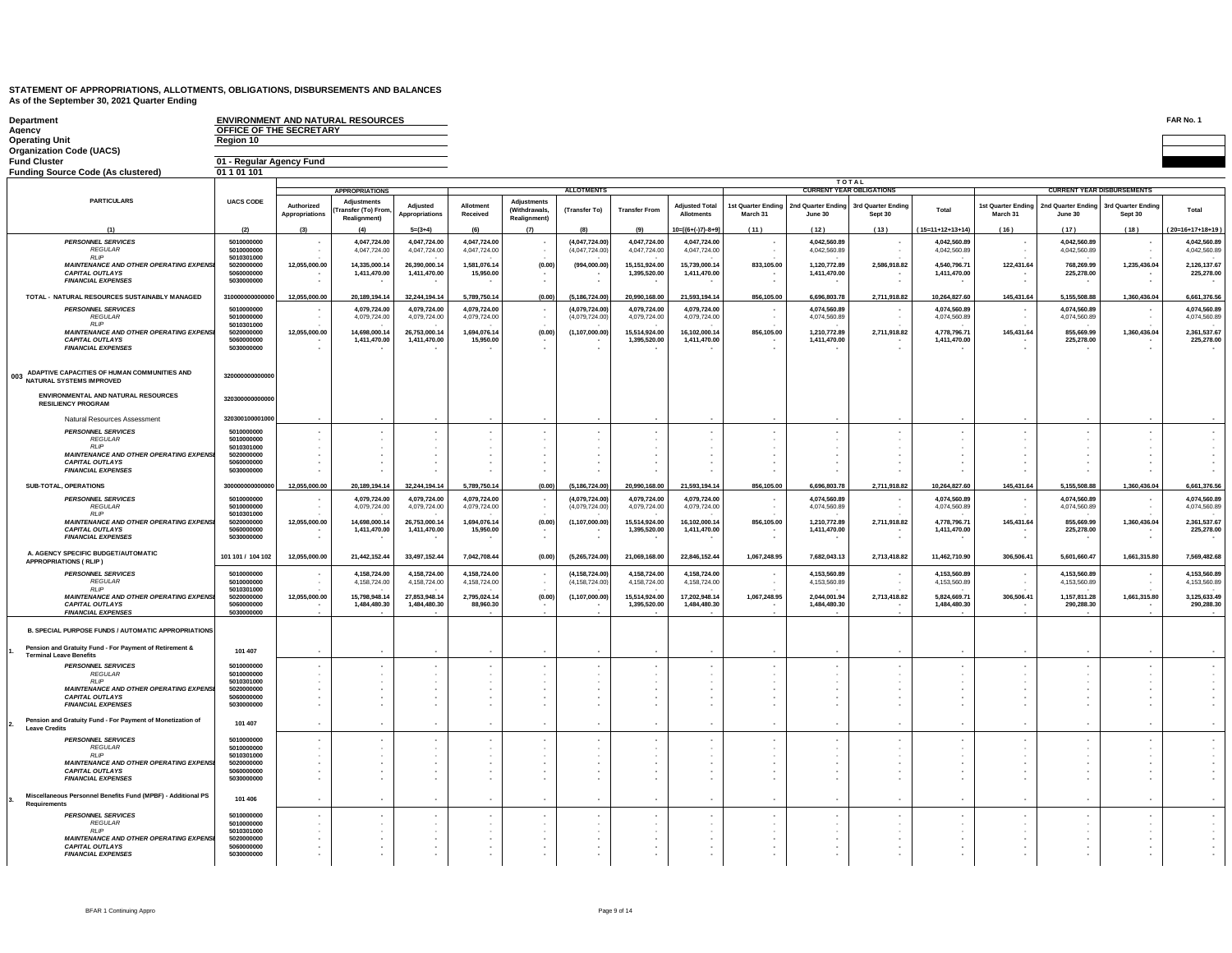|     | Department<br>Agency                                                         | <b>ENVIRONMEN</b><br>OFFICE OF TH         |                                    |                   |                                |                               |                    |                    |
|-----|------------------------------------------------------------------------------|-------------------------------------------|------------------------------------|-------------------|--------------------------------|-------------------------------|--------------------|--------------------|
|     | <b>Operating Unit</b>                                                        | Region 10                                 | <b>Current Year Appropriations</b> |                   |                                |                               |                    |                    |
|     | <b>Organization Code (UACS)</b>                                              |                                           | Supplemental Appropriations        |                   |                                |                               |                    |                    |
|     | <b>Fund Cluster</b>                                                          | 01 - Regular Al Continuing Appropriations |                                    |                   |                                |                               |                    |                    |
|     | <b>Funding Source Code (As clustered)</b>                                    | 01 1 01 101                               |                                    |                   |                                |                               | <b>Utilization</b> | <b>Utilization</b> |
|     |                                                                              |                                           |                                    | <b>BALANCES</b>   |                                |                               | %                  | 0/2                |
|     | <b>PARTICULARS</b>                                                           | <b>UACS CODE</b>                          | Unreleased                         | Unobligated       |                                | <b>Unpaid Obligations</b>     |                    |                    |
|     |                                                                              |                                           | Appropriations                     | <b>Allotments</b> | Due and<br>Demandable          | Not Yet Due<br>and Demandable | (oblig/allot)      | (disb/oblig)       |
|     | (1)                                                                          | (2)                                       | $21=(5-10)$                        | $22=(10-15)$      | (23)                           | (24)                          |                    |                    |
|     | <b>PERSONNEL SERVICES</b>                                                    | 5010000000                                | ä,                                 | 5.163.11          | ٠                              | ä,                            | 99.87              | 100.00             |
|     | <b>RFGULAR</b><br><b>RI</b> IP                                               | 5010000000<br>5010301000                  |                                    | 5,163.11          | ÷.<br>$\overline{\phantom{a}}$ |                               | 99.87              | 100.00             |
|     | <b>MAINTENANCE AND OTHER OPERATING EXPENSI</b><br><b>CAPITAL OUTLAYS</b>     | 5020000000<br>5060000000                  | 10,651,000.00                      | 11,198,203.43     | ×                              | 2.414.659.04<br>1,186,192.00  | 28.85<br>100.00    | 46.82<br>15.96     |
|     | <b>FINANCIAL EXPENSES</b>                                                    | 5030000000                                |                                    |                   |                                |                               |                    |                    |
|     | TOTAL - NATURAL RESOURCES SUSTAINABLY MANAGED                                | 310000000000000                           | 10,651,000.00                      | 11,328,366.54     |                                | 3,603,451.04                  | 47.54              | 64.90              |
|     | <b>PERSONNEL SERVICES</b>                                                    | 5010000000                                |                                    | 5.163.11          | ×.                             | ä,                            | 99.87              | 100.00             |
|     | <b>REGULAR</b><br><b>RLIP</b>                                                | 5010000000<br>5010301000                  |                                    | 5,163.11          | $\overline{\phantom{a}}$<br>i, |                               | 99.87              | 100.00             |
|     | <b>MAINTENANCE AND OTHER OPERATING EXPENSI</b>                               | 5020000000                                | 10,651,000.00                      | 11,323,203.43     | ä,                             | 2,417,259.04                  | 29.68              | 49.42              |
|     | <b>CAPITAL OUTLAYS</b><br><b>FINANCIAL EXPENSES</b>                          | 5060000000<br>5030000000                  |                                    |                   |                                | 1,186,192.00                  | 100.00             | 15.96              |
|     |                                                                              |                                           |                                    |                   |                                |                               |                    |                    |
|     | 003 ADAPTIVE CAPACITIES OF HUMAN COMMUNITIES AND<br>NATURAL SYSTEMS IMPROVED | 320000000000000                           |                                    |                   |                                |                               |                    |                    |
|     |                                                                              |                                           |                                    |                   |                                |                               |                    |                    |
|     | ENVIRONMENTAL AND NATURAL RESOURCES<br><b>RESILIENCY PROGRAM</b>             | 320300000000000                           |                                    |                   |                                |                               |                    |                    |
|     | Natural Resources Assessment                                                 | 320300100001000                           |                                    |                   |                                |                               |                    |                    |
|     | <b>PERSONNEL SERVICES</b><br><b>REGULAR</b>                                  | 5010000000<br>5010000000                  | à.                                 | ×.                | J.                             | ä,                            | J.                 | í,                 |
|     | <b>RLIP</b>                                                                  | 5010301000                                |                                    |                   |                                |                               |                    |                    |
|     | <b>MAINTENANCE AND OTHER OPERATING EXPENSI</b><br><b>CAPITAL OUTLAYS</b>     | 5020000000<br>5060000000                  | J.                                 |                   |                                |                               |                    |                    |
|     | <b>FINANCIAL EXPENSES</b>                                                    | 5030000000                                |                                    |                   | J.                             |                               |                    |                    |
|     | SUB-TOTAL, OPERATIONS                                                        | 300000000000000                           | 10,651,000.00                      | 11,328,366.54     |                                | 3,603,451.04                  | 47.54              | 64.90              |
|     | <b>PERSONNEL SERVICES</b>                                                    | 5010000000                                | ä,                                 | 5,163.11          | ä,                             | i,                            | 99.87              | 100.00             |
|     | <b>REGULAR</b><br><b>RLIP</b>                                                | 5010000000<br>5010301000                  |                                    | 5,163.11          | i,                             |                               | 99.87              | 100.00             |
|     | <b>MAINTENANCE AND OTHER OPERATING EXPENSI</b><br><b>CAPITAL OUTLAYS</b>     | 5020000000<br>5060000000                  | 10,651,000.00                      | 11,323,203.43     | ×.                             | 2,417,259.04<br>1.186.192.00  | 29.68<br>100.00    | 49.42<br>15.96     |
|     | <b>FINANCIAL EXPENSES</b>                                                    | 5030000000                                | ×                                  |                   | J.                             |                               |                    |                    |
|     | A. AGENCY SPECIFIC BUDGET/AUTOMATIC<br><b>APPROPRIATIONS ( RLIP )</b>        | 101 101 / 104 102                         | 10.651.000.00                      | 11.383.441.54     | ä,                             | 3.893.228.22                  | 50.17              | 66.04              |
|     | <b>PERSONNEL SERVICES</b>                                                    | 5010000000                                | ٠                                  | 5.163.11          | ٠                              | ٠                             | 99.88              | 100.00             |
|     | <b>REGULAR</b><br><b>RLIP</b>                                                | 5010000000<br>5010301000                  |                                    | 5.163.11          | ٠                              |                               | 99.88              | 100.00             |
|     | <b>MAINTENANCE AND OTHER OPERATING EXPENS</b>                                | 5020000000<br>5060000000                  | 10.651.000.00                      | 11.378.278.43     | J.<br>÷                        | 2.699.036.22                  | 33,86              | 53.66              |
|     | <b>CAPITAL OUTLAYS</b><br><b>FINANCIAL EXPENSES</b>                          | 5030000000                                |                                    |                   |                                | 1,194,192.00                  | 100.00             | 19.55              |
|     | B. SPECIAL PURPOSE FUNDS / AUTOMATIC APPROPRIATIONS                          |                                           |                                    |                   |                                |                               |                    |                    |
| h.  | Pension and Gratuity Fund - For Payment of Retirement &                      | 101 407                                   |                                    |                   |                                |                               |                    |                    |
|     | <b>Terminal Leave Renefits</b><br><b>PERSONNEL SERVICES</b>                  | 5010000000                                |                                    |                   |                                | í,                            |                    |                    |
|     | <b>RFGULAR</b><br><b>RI</b> IP                                               | 5010000000<br>5010301000                  |                                    |                   | ä,                             |                               |                    |                    |
|     | <b>MAINTENANCE AND OTHER OPERATING EXPENSI</b>                               | 5020000000                                | ٠<br>J.                            |                   | J.                             | ٠<br>ä,                       |                    |                    |
|     | <b>CAPITAL OUTLAYS</b><br><b>FINANCIAL EXPENSES</b>                          | 5060000000<br>5030000000                  | J.                                 |                   | ä,                             | ä,                            |                    |                    |
|     | Pension and Gratuity Fund - For Payment of Monetization of                   |                                           |                                    |                   |                                |                               |                    |                    |
| l2. | <b>Leave Credits</b>                                                         | 101 407                                   | ×                                  | ×                 | ×.                             | ×,                            | ×,                 | ×,                 |
|     | <b>PERSONNEL SERVICES</b><br><b>REGULAR</b>                                  | 5010000000<br>5010000000                  | ×                                  |                   | ٠                              | í,                            |                    |                    |
|     | <b>RLIP</b><br><b>MAINTENANCE AND OTHER OPERATING EXPENSI</b>                | 5010301000<br>5020000000                  | J.                                 |                   | ×.                             | ×,                            |                    |                    |
|     | <b>CAPITAL OUTLAYS</b><br><b>FINANCIAL EXPENSES</b>                          | 5060000000<br>5030000000                  |                                    |                   |                                | ×,                            |                    |                    |
|     |                                                                              |                                           |                                    |                   |                                |                               |                    |                    |
| 3.  | Miscellaneous Personnel Benefits Fund (MPBF) - Additional PS<br>Requirements | 101 406                                   | ×                                  | ×,                | ×.                             | ä,                            | ×,                 | ä,                 |
|     | <b>PERSONNEL SERVICES</b><br><b>REGULAR</b>                                  | 5010000000<br>5010000000                  |                                    |                   | ä,                             | ٠                             |                    |                    |
|     | <b>RIP</b>                                                                   | 5010301000                                | J.                                 |                   |                                |                               |                    |                    |
|     | <b>MAINTENANCE AND OTHER OPERATING EXPENSI</b><br><b>CAPITAL OUTLAYS</b>     | 5020000000<br>5060000000                  |                                    |                   |                                |                               |                    |                    |
|     | <b>FINANCIAL EXPENSES</b>                                                    | 5030000000                                |                                    |                   |                                |                               |                    |                    |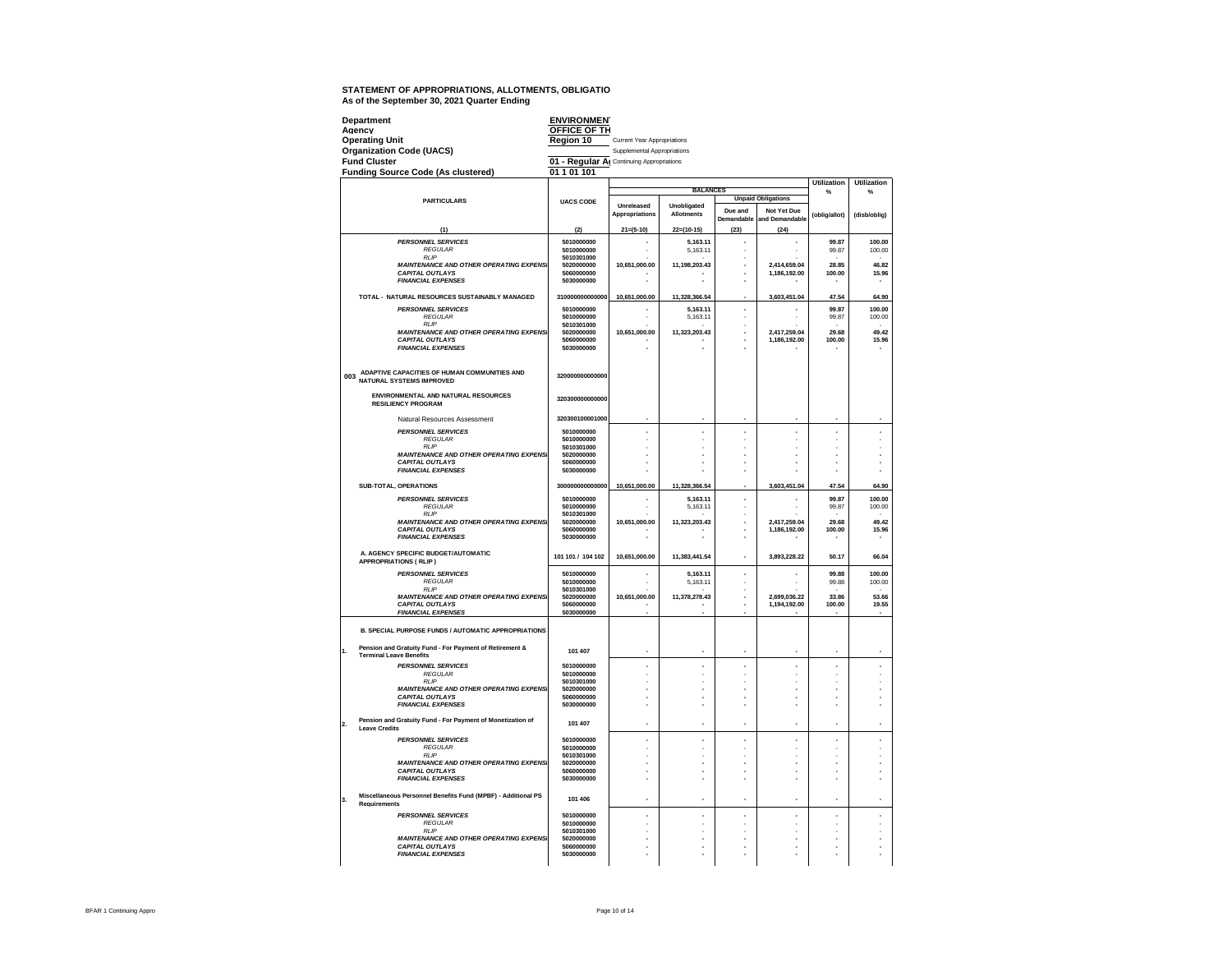| Department<br>Agency                                                                             | <b>ENVIRONMENT AND NATURAL RESOURCES</b><br>OFFICE OF THE SECRETARY |                                            |                                                 |                 |                |                                    |                   |                      |                       |                    |                          |                                 |                    |                    |                                   |                          | FAR No. 1          |
|--------------------------------------------------------------------------------------------------|---------------------------------------------------------------------|--------------------------------------------|-------------------------------------------------|-----------------|----------------|------------------------------------|-------------------|----------------------|-----------------------|--------------------|--------------------------|---------------------------------|--------------------|--------------------|-----------------------------------|--------------------------|--------------------|
| <b>Operating Unit</b>                                                                            | Region 10                                                           |                                            |                                                 |                 |                |                                    |                   |                      |                       |                    |                          |                                 |                    |                    |                                   |                          |                    |
| <b>Organization Code (UACS)</b><br><b>Fund Cluster</b>                                           |                                                                     |                                            |                                                 |                 |                |                                    |                   |                      |                       |                    |                          |                                 |                    |                    |                                   |                          |                    |
| <b>Funding Source Code (As clustered)</b>                                                        | 01 - Regular Agency Fund<br>01 1 01 101                             |                                            |                                                 |                 |                |                                    |                   |                      |                       |                    |                          |                                 |                    |                    |                                   |                          |                    |
|                                                                                                  |                                                                     |                                            |                                                 |                 |                |                                    |                   |                      |                       |                    |                          | TOTAL                           |                    |                    |                                   |                          |                    |
|                                                                                                  |                                                                     |                                            | <b>APPROPRIATIONS</b>                           |                 |                |                                    | <b>ALLOTMENTS</b> |                      |                       |                    |                          | <b>CURRENT YEAR OBLIGATIONS</b> |                    |                    | <b>CURRENT YEAR DISBURSEMENTS</b> |                          |                    |
| <b>PARTICULARS</b>                                                                               | <b>UACS CODE</b>                                                    | Authorized                                 | <b>Adjustments</b><br><b>Transfer (To) From</b> | Adjusted        | Allotment      | Adjustments<br><b>(Withdrawals</b> | (Transfer To)     | <b>Transfer From</b> | <b>Adjusted Total</b> | 1st Quarter Ending | 2nd Quarter Ending       | 3rd Quarter Ending              | Total              | 1st Quarter Ending | 2nd Quarter Ending                | 3rd Quarter Ending       | Total              |
|                                                                                                  |                                                                     | Appropriations                             | Realignment)                                    | Appropriations  | Received       | Realignment)                       |                   |                      | <b>Allotments</b>     | March 31           | June 30                  | Sept 30                         |                    | March 31           | June 30                           | Sept 30                  |                    |
| (1)                                                                                              | (2)                                                                 | (3)                                        | (4)                                             | $5=(3+4)$       | (f)            | (7)                                | (8)               | (9)                  | $10=[(6+(-7)-8+9]$    | (11)               | (12)                     | (13)                            | $(15=11+12+13+14)$ | (16)               | (17)                              | (18)                     | $(20=16+17+18+19)$ |
| Miscellaneous Personnel Benefits Fund (MPBF) - Performance<br><b>Based Bonus</b>                 | 101 406                                                             | $\ddot{\phantom{0}}$                       | $\cdot$                                         | $\cdot$         | $\sim$         | $\cdot$                            | $\sim$            |                      | ٠.                    | $\sim$             | $\overline{\phantom{a}}$ | $\sim$                          | ٠.                 | $\sim$             | $\overline{\phantom{a}}$          | $\overline{\phantom{a}}$ |                    |
| <b>PERSONNEL SERVICES</b>                                                                        | 5010000000                                                          | $\blacksquare$                             |                                                 | $\mathbf{r}$    |                |                                    |                   |                      |                       |                    |                          |                                 |                    |                    | ۰.                                |                          |                    |
| <b>REGULAR</b><br><b>RIP</b>                                                                     | 5010000000<br>5010301000                                            |                                            |                                                 |                 |                |                                    |                   |                      |                       |                    |                          |                                 |                    |                    |                                   |                          |                    |
| MAINTENANCE AND OTHER OPERATING EXPENSI                                                          | 5020000000                                                          |                                            |                                                 |                 |                |                                    |                   |                      |                       |                    |                          |                                 |                    |                    |                                   |                          |                    |
| <b>CAPITAL OUTLAYS</b><br><b>FINANCIAL EXPENSES</b>                                              | 5060000000<br>5030000000                                            | $\overline{\phantom{a}}$                   |                                                 |                 |                |                                    |                   |                      |                       |                    |                          |                                 |                    |                    |                                   |                          |                    |
|                                                                                                  |                                                                     |                                            |                                                 |                 |                |                                    |                   |                      |                       |                    |                          |                                 |                    |                    |                                   |                          |                    |
| Miscellaneous Personnel Benefits Fund (MPBF) - Service<br><b>Recognition Incentive (SRI)</b>     | 101 406                                                             |                                            |                                                 |                 |                |                                    |                   |                      |                       |                    |                          |                                 |                    |                    |                                   |                          |                    |
| <b>PERSONNEL SERVICES</b>                                                                        | 5010000000                                                          |                                            |                                                 |                 |                |                                    |                   |                      |                       |                    |                          |                                 |                    |                    |                                   |                          |                    |
| <b>REGULAR</b>                                                                                   | 5010000000                                                          |                                            |                                                 |                 |                |                                    |                   |                      |                       |                    |                          |                                 |                    |                    |                                   |                          |                    |
| <b>RLIP</b><br><b>MAINTENANCE AND OTHER OPERATING EXPENSI</b>                                    | 5010301000<br>5020000000                                            |                                            |                                                 |                 |                |                                    |                   |                      |                       |                    |                          |                                 |                    |                    |                                   |                          |                    |
| <b>CAPITAL OUTLAYS</b><br><b>FINANCIAL EXPENSES</b>                                              | 5060000000<br>5030000000                                            |                                            |                                                 |                 |                |                                    |                   |                      |                       |                    |                          |                                 |                    |                    |                                   |                          |                    |
|                                                                                                  |                                                                     |                                            |                                                 |                 |                |                                    |                   |                      |                       |                    |                          |                                 |                    |                    | ٠.                                |                          |                    |
| National Disaster Risk Reduction and Management Fund -<br>6.<br><b>Calamity Fund</b>             | 101 401                                                             |                                            |                                                 |                 |                |                                    | $\sim$            |                      |                       |                    |                          |                                 | ÷.                 |                    | ÷.                                |                          |                    |
| <b>PERSONNEL SERVICES</b>                                                                        | 5010000000                                                          | $\cdot$                                    |                                                 |                 |                |                                    |                   |                      |                       |                    |                          |                                 |                    |                    | $\cdot$                           |                          |                    |
| REGULAR<br>RIIP                                                                                  | 5010000000<br>5010301000                                            |                                            |                                                 |                 |                |                                    |                   |                      |                       |                    |                          |                                 |                    |                    |                                   |                          |                    |
| <b>MAINTENANCE AND OTHER OPERATING EXPENSI</b>                                                   | 5020000000                                                          |                                            |                                                 |                 |                |                                    |                   |                      |                       |                    |                          |                                 |                    |                    |                                   |                          |                    |
| <b>CAPITAL OUTLAYS</b><br><b>FINANCIAL EXPENSES</b>                                              | 5060000000<br>5030000000                                            |                                            |                                                 |                 |                |                                    |                   |                      |                       |                    |                          |                                 |                    |                    |                                   |                          |                    |
|                                                                                                  |                                                                     |                                            |                                                 |                 |                |                                    |                   |                      |                       |                    |                          |                                 |                    |                    |                                   |                          |                    |
| 7. Contingent Fund                                                                               | 101 402                                                             |                                            |                                                 |                 |                |                                    |                   |                      |                       |                    |                          |                                 |                    |                    |                                   |                          |                    |
| <b>PERSONNEL SERVICES</b><br><b>REGULAR</b>                                                      | 5010000000<br>5010000000                                            |                                            |                                                 |                 |                |                                    |                   |                      |                       |                    |                          |                                 |                    |                    |                                   |                          |                    |
| <b>RLIP</b>                                                                                      | 5010301000                                                          |                                            |                                                 |                 |                |                                    |                   |                      |                       |                    |                          |                                 |                    |                    |                                   |                          |                    |
| <b>MAINTENANCE AND OTHER OPERATING EXPENSI</b><br><b>CAPITAL OUTLAYS</b>                         | 5020000000<br>5060000000                                            |                                            |                                                 |                 |                |                                    |                   |                      |                       |                    |                          |                                 |                    |                    |                                   |                          |                    |
| <b>FINANCIAL EXPENSES</b>                                                                        | 5030000000                                                          |                                            |                                                 |                 |                |                                    |                   |                      |                       |                    |                          |                                 |                    |                    |                                   |                          |                    |
| 8. International Commitments                                                                     | 101 405                                                             |                                            |                                                 |                 |                |                                    |                   |                      |                       |                    |                          |                                 |                    |                    |                                   |                          |                    |
| <b>PERSONNEL SERVICES</b>                                                                        | 5010000000                                                          | ٠.                                         |                                                 |                 |                |                                    |                   |                      |                       |                    |                          |                                 |                    |                    | $\overline{\phantom{a}}$          |                          |                    |
| <b>REGULAR</b><br>RIIP                                                                           | 5010000000<br>5010301000                                            |                                            |                                                 |                 |                |                                    |                   |                      |                       |                    |                          |                                 |                    |                    |                                   |                          |                    |
| <b>MAINTENANCE AND OTHER OPERATING EXPENSI</b><br><b>CAPITAL OUTLAYS</b>                         | 5020000000<br>5060000000                                            | $\overline{\phantom{a}}$                   |                                                 |                 |                |                                    |                   |                      |                       |                    |                          |                                 |                    |                    |                                   |                          |                    |
| <b>FINANCIAL EXPENSES</b>                                                                        | 5030000000                                                          |                                            |                                                 |                 |                |                                    |                   |                      |                       |                    |                          |                                 |                    |                    | $\blacksquare$                    |                          |                    |
| 9. Overall Savings                                                                               |                                                                     |                                            |                                                 |                 |                |                                    |                   |                      |                       |                    |                          |                                 |                    |                    |                                   |                          |                    |
| <b>PERSONNEL SERVICES</b>                                                                        | 5010000000                                                          |                                            |                                                 |                 |                |                                    |                   |                      |                       |                    |                          |                                 |                    |                    | ÷.                                |                          |                    |
| REGULAR<br><b>RLIP</b>                                                                           | 5010000000<br>5010301000                                            |                                            |                                                 |                 |                |                                    |                   |                      |                       |                    |                          |                                 |                    |                    |                                   |                          |                    |
| MAINTENANCE AND OTHER OPERATING EXPENSI                                                          | 5020000000                                                          |                                            |                                                 |                 |                |                                    |                   |                      |                       |                    |                          |                                 |                    |                    |                                   |                          |                    |
| <b>CAPITAL OUTLAYS</b><br><b>FINANCIAL EXPENSES</b>                                              | 5060000000<br>5030000000                                            |                                            |                                                 |                 |                |                                    |                   |                      |                       |                    |                          |                                 |                    |                    | $\overline{\phantom{a}}$          |                          |                    |
|                                                                                                  |                                                                     |                                            |                                                 |                 |                |                                    |                   |                      |                       |                    |                          |                                 |                    |                    |                                   |                          |                    |
| Custom Duties and Taxes, including tax expenditures (<br>10.<br><b>Automatic Appropriations)</b> | 104 40                                                              |                                            |                                                 |                 |                |                                    |                   |                      |                       |                    |                          |                                 |                    |                    |                                   |                          |                    |
| <b>PERSONNEL SERVICES</b>                                                                        | 5010000000                                                          |                                            |                                                 |                 |                |                                    |                   |                      |                       |                    |                          |                                 |                    |                    | $\overline{\phantom{a}}$          |                          |                    |
| <b>REGULAR</b><br><b>RIP</b>                                                                     | 5010000000<br>5010301000                                            |                                            |                                                 |                 |                |                                    |                   |                      |                       |                    |                          |                                 |                    |                    |                                   |                          |                    |
| <b>MAINTENANCE AND OTHER OPERATING EXPENSI</b>                                                   | 5020000000<br>5060000000                                            |                                            |                                                 |                 |                |                                    |                   |                      |                       |                    |                          |                                 |                    |                    |                                   |                          |                    |
| <b>CAPITAL OUTLAYS</b><br><b>FINANCIAL EXPENSES</b>                                              | 5030000000                                                          |                                            |                                                 |                 |                |                                    |                   |                      |                       |                    |                          |                                 |                    |                    | $\cdot$                           |                          |                    |
| TOTAL SPECIAL PURPOSE FUNDS / AUTOMATIC                                                          |                                                                     |                                            |                                                 |                 |                |                                    |                   |                      |                       |                    |                          |                                 |                    |                    |                                   |                          |                    |
| <b>APPROPRIATIONS</b>                                                                            |                                                                     |                                            |                                                 |                 |                |                                    |                   |                      |                       |                    |                          |                                 |                    |                    |                                   |                          |                    |
| <b>PERSONNEL SERVICES</b>                                                                        | 5010000000                                                          |                                            |                                                 |                 |                |                                    |                   |                      |                       |                    |                          |                                 |                    |                    |                                   |                          |                    |
| <b>REGULAR</b><br>RIIP                                                                           | 5010000000<br>5010301000                                            | $\blacksquare$<br>$\overline{\phantom{a}}$ |                                                 |                 |                |                                    |                   |                      |                       |                    |                          |                                 |                    |                    |                                   |                          |                    |
| <b>MAINTENANCE AND OTHER OPERATING EXPENSI</b><br><b>CAPITAL OUTLAYS</b>                         | 5020000000<br>5060000000                                            |                                            |                                                 |                 |                |                                    |                   |                      |                       |                    |                          |                                 |                    |                    | $\mathbf{r}$                      |                          |                    |
| <b>FINANCIAL EXPENSES</b>                                                                        | 5030000000                                                          |                                            |                                                 |                 |                |                                    |                   |                      |                       |                    |                          |                                 |                    |                    | ۰.                                |                          |                    |
| <b>GRAND TOTAL</b>                                                                               |                                                                     | 12,055,000.00                              | 21,442,152.4400                                 | 33,497,152.4400 | 7,042,708.4400 | (0.0000)                           | (5,265,724.0000)  | 21,069,168.0000      | 22,846,152.4400       | 1,067,248.9500     | 7,682,043.1300           | 2,713,418.8200                  | 11,462,710.9000    | 306,506.4100       | 5,601,660.4700                    | 1,661,315.8000           | 7,569,482.6800     |
| <b>PERSONNEL SERVICES</b>                                                                        | 5010000000                                                          |                                            | 4,158,724.00                                    | 4,158,724.00    | 4,158,724.00   |                                    | (4, 158, 724.00)  | 4,158,724.00         | 4,158,724.00          |                    | 4,153,560.89             |                                 | 4,153,560.89       |                    | 4,153,560.89                      | $\sim$                   | 4,153,560.89       |
| <b>REGULAR</b>                                                                                   | 5010000000                                                          |                                            | 4,158,724.00                                    | 4,158,724.00    | 4,158,724.00   |                                    | (4.158.724.00)    | 4,158,724.00         | 4,158,724.00          |                    | 4,153,560.89             |                                 | 4,153,560.89       |                    | 4,153,560.89                      |                          | 4,153,560.89       |
| <b>RLIP</b><br><b>MAINTENANCE AND OTHER OPERATING EXPENSI</b>                                    | 5010301000<br>5020000000                                            | 12,055,000.00                              | 15.798.948.14                                   | 27.853.948.14   | 2.795.024.14   | (0.00)                             | (1, 107, 000.00)  | 15.514.924.00        | 17.202.948.14         | 1,067,248.95       | 2.044.001.94             | 2,713,418.82                    | 5.824.669.71       | 306,506.41         | 1,157,811.28                      | 1,661,315.80             | 3.125.633.49       |
| <b>CAPITAL OUTLAYS</b><br><b>FINANCIAL EXPENSES</b>                                              | 5060000000<br>5030000000                                            |                                            | 1,484,480.30                                    | 1,484,480.30    | 88,960.30      |                                    |                   | 1,395,520.00         | 1,484,480.30          |                    | 1,484,480.30             |                                 | 1,484,480.30       |                    | 290,288.30                        |                          | 290,288.30         |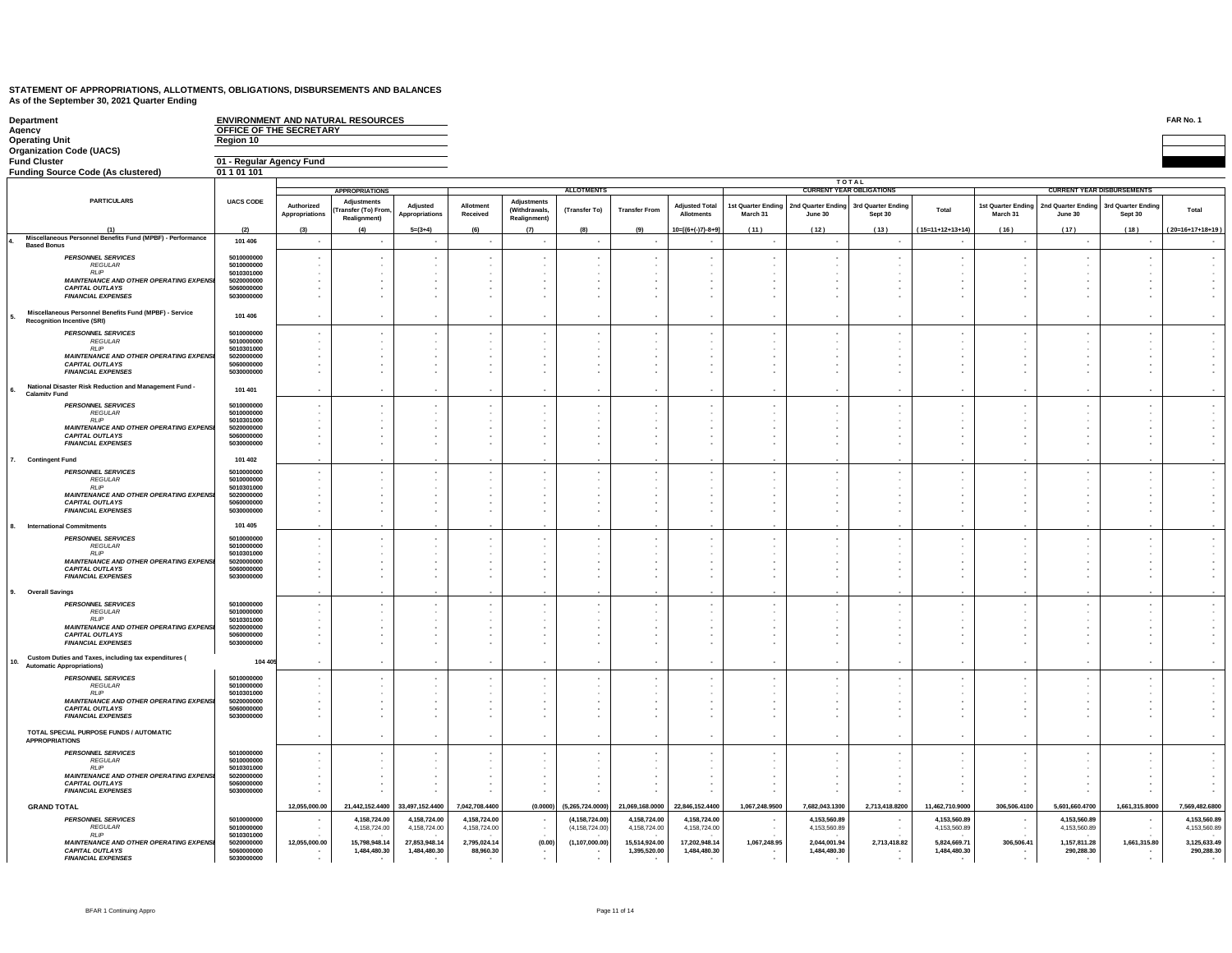|                | Department                                                                       | <b>ENVIRONMEN</b>                         |                             |                   |            |                           |                    |                    |
|----------------|----------------------------------------------------------------------------------|-------------------------------------------|-----------------------------|-------------------|------------|---------------------------|--------------------|--------------------|
|                | Agency<br><b>Operating Unit</b>                                                  | <b>OFFICE OF TH</b><br>Region 10          | Current Year Appropriations |                   |            |                           |                    |                    |
|                | <b>Organization Code (UACS)</b>                                                  |                                           | Supplemental Appropriations |                   |            |                           |                    |                    |
|                | <b>Fund Cluster</b>                                                              | 01 - Regular Al Continuing Appropriations |                             |                   |            |                           |                    |                    |
|                | <b>Funding Source Code (As clustered)</b>                                        | 01 1 01 101                               |                             |                   |            |                           |                    |                    |
|                |                                                                                  |                                           |                             |                   |            |                           | <b>Utilization</b> | <b>Utilization</b> |
|                | <b>PARTICULARS</b>                                                               | <b>UACS CODE</b>                          |                             | <b>BALANCES</b>   |            | <b>Unpaid Obligations</b> | %                  | %                  |
|                |                                                                                  |                                           | Unreleased                  | Unobligated       | Due and    | Not Yet Due               |                    |                    |
|                |                                                                                  |                                           | Appropriations              | <b>Allotments</b> | Demandable | and Demandable            | (oblig/allot)      | (disb/oblig)       |
|                | (1)                                                                              | (2)                                       | $21 = (5 - 10)$             | $22=(10-15)$      | (23)       | (24)                      |                    |                    |
| $\overline{4}$ | Miscellaneous Personnel Benefits Fund (MPBF) - Performance<br><b>Based Bonus</b> | 101 406                                   | ٠                           | $\epsilon$        | ٠          | $\overline{\phantom{a}}$  | ٠                  | ٠                  |
|                | <b>PERSONNEL SERVICES</b>                                                        | 5010000000                                |                             |                   |            |                           |                    |                    |
|                | <b>REGULAR</b>                                                                   | 5010000000                                |                             |                   |            |                           |                    |                    |
|                | <b>RIP</b><br><b>MAINTENANCE AND OTHER OPERATING EXPENSI</b>                     | 5010301000<br>5020000000                  |                             |                   |            |                           |                    |                    |
|                | <b>CAPITAL OUTLAYS</b>                                                           | 5060000000                                |                             |                   |            |                           |                    |                    |
|                | <b>FINANCIAL EXPENSES</b>                                                        | 5030000000                                |                             |                   |            |                           |                    |                    |
| 5.             | Miscellaneous Personnel Benefits Fund (MPBF) - Service                           | 101 406                                   |                             | í.                | ä,         | í.                        | ×,                 |                    |
|                | <b>Recognition Incentive (SRI)</b>                                               |                                           |                             |                   |            |                           |                    |                    |
|                | <b>PERSONNEL SERVICES</b><br><b>REGULAR</b>                                      | 5010000000<br>5010000000                  | ×,                          | ×,                | ×,         | ×,                        | ä,                 |                    |
|                | <b>RLIP</b>                                                                      | 5010301000                                |                             |                   |            |                           |                    |                    |
|                | <b>MAINTENANCE AND OTHER OPERATING EXPENS.</b><br><b>CAPITAL OUTLAYS</b>         | 5020000000<br>5060000000                  |                             |                   |            |                           |                    |                    |
|                | <b>FINANCIAL EXPENSES</b>                                                        | 5030000000                                |                             |                   |            |                           |                    |                    |
|                | National Disaster Risk Reduction and Management Fund -                           |                                           |                             |                   |            |                           |                    |                    |
| 6.             | <b>Calamity Fund</b>                                                             | 101 401                                   |                             | í,                |            |                           |                    |                    |
|                | <b>PERSONNEL SERVICES</b><br><b>REGULAR</b>                                      | 5010000000<br>5010000000                  | ×                           | í.                | ٠<br>٠     | ×                         | ×,<br>٠            |                    |
|                | <b>RIP</b>                                                                       | 5010301000                                |                             |                   |            |                           |                    |                    |
|                | <b>MAINTENANCE AND OTHER OPERATING EXPENS</b><br><b>CAPITAL OUTLAYS</b>          | 5020000000<br>5060000000                  |                             |                   | ×,         |                           |                    |                    |
|                | <b>FINANCIAL EXPENSES</b>                                                        | 5030000000                                |                             |                   |            |                           | ż                  |                    |
| 7.             | <b>Contingent Fund</b>                                                           | 101 402                                   |                             |                   |            |                           |                    |                    |
|                |                                                                                  | 5010000000                                |                             |                   |            |                           |                    |                    |
|                | <b>PERSONNEL SERVICES</b><br><b>RFGULAR</b>                                      | 5010000000                                |                             | í.                |            |                           | í.                 |                    |
|                | <b>RIP</b>                                                                       | 5010301000                                |                             |                   | ٠          |                           | ×,                 |                    |
|                | <b>MAINTENANCE AND OTHER OPERATING EXPENS</b><br><b>CAPITAL OUTLAYS</b>          | 5020000000<br>5060000000                  |                             |                   |            |                           |                    |                    |
|                | <b>FINANCIAL EXPENSES</b>                                                        | 5030000000                                |                             |                   |            |                           |                    |                    |
| 8.             | <b>International Commitments</b>                                                 | 101 405                                   |                             |                   |            |                           |                    |                    |
|                | <b>PERSONNEL SERVICES</b>                                                        | 5010000000                                |                             | í,                |            |                           |                    |                    |
|                | <b>REGULAR</b><br><b>RLIP</b>                                                    | 5010000000<br>5010301000                  |                             |                   |            |                           |                    |                    |
|                | <b>MAINTENANCE AND OTHER OPERATING EXPENSI</b>                                   | 5020000000                                |                             |                   |            |                           |                    |                    |
|                | <b>CAPITAL OUTLAYS</b><br><b>FINANCIAL EXPENSES</b>                              | 5060000000<br>5030000000                  |                             |                   | ä,         | ÷,                        | ä,                 |                    |
|                |                                                                                  |                                           |                             |                   |            |                           |                    |                    |
| 9.             | <b>Overall Savings</b>                                                           |                                           |                             |                   |            |                           |                    |                    |
|                | <b>PERSONNEL SERVICES</b><br><b>REGULAR</b>                                      | 5010000000<br>5010000000                  | ×                           | ×,                | ×,         | ×,                        | ä,                 |                    |
|                | <b>RI</b> IP                                                                     | 5010301000                                |                             |                   |            |                           |                    |                    |
|                | <b>MAINTENANCE AND OTHER OPERATING EXPENSI</b><br><b>CAPITAL OUTLAYS</b>         | 5020000000<br>5060000000                  |                             |                   |            |                           |                    |                    |
|                | <b>FINANCIAL EXPENSES</b>                                                        | 5030000000                                |                             |                   |            |                           |                    |                    |
|                | Custom Duties and Taxes, including tax expenditures (                            |                                           |                             |                   |            |                           |                    |                    |
| 10.            | <b>Automatic Appropriations)</b>                                                 | 104 405                                   |                             | J.                |            |                           | J.                 |                    |
|                | <b>PERSONNEL SERVICES</b>                                                        | 5010000000                                |                             | í,                |            |                           |                    |                    |
|                | <b>REGULAR</b><br><b>RLIP</b>                                                    | 5010000000<br>5010301000                  |                             |                   |            |                           |                    |                    |
|                | <b>MAINTENANCE AND OTHER OPERATING EXPENS.</b>                                   | 5020000000                                |                             |                   | ٠          |                           | ×,                 |                    |
|                | <b>CAPITAL OUTLAYS</b><br><b>FINANCIAL EXPENSES</b>                              | 5060000000<br>5030000000                  |                             | J.                | ä,<br>×.   | ÷.<br>÷.                  | ٠<br>J.            |                    |
|                |                                                                                  |                                           |                             |                   |            |                           |                    |                    |
|                | TOTAL SPECIAL PURPOSE FUNDS / AUTOMATIC<br><b>APPROPRIATIONS</b>                 |                                           |                             | J.                |            |                           | ٠                  |                    |
|                | <b>PERSONNEL SERVICES</b>                                                        | 5010000000                                |                             | ł,                |            |                           | ٠                  |                    |
|                | <b>REGULAR</b>                                                                   | 5010000000                                |                             |                   |            |                           |                    |                    |
|                | <b>RLIF</b><br><b>MAINTENANCE AND OTHER OPERATING EXPENSI</b>                    | 5010301000<br>5020000000                  | ×                           | Î,                | ×,<br>×,   | Î.                        | ä,<br>ä,           |                    |
|                | <b>CAPITAL OUTLAYS</b>                                                           | 5060000000                                |                             | ź.                | ×,         | Î.                        |                    |                    |
|                | <b>FINANCIAL EXPENSES</b>                                                        | 5030000000                                |                             |                   | ×.         |                           |                    |                    |
|                | <b>GRAND TOTAL</b>                                                               |                                           | *************               | 11,383,441.5400   |            | 3,893,228.2200            | 50.17              | 66.04              |
|                | <b>PERSONNEL SERVICES</b>                                                        | 5010000000                                |                             | 5,163.11          |            |                           | 99.88              | 100.00             |
|                | <b>REGULAR</b><br><b>RLIP</b>                                                    | 5010000000<br>5010301000                  |                             | 5.163.11          |            |                           | 99.88              | 100.00             |
|                | <b>MAINTENANCE AND OTHER OPERATING EXPENSI</b>                                   | 5020000000                                | 10.651,000.00               | 11.378.278.43     |            | 2.699.036.22              | 33.86              | 53.66              |
|                | <b>CAPITAL OUTLAYS</b><br><b>FINANCIAL EXPENSES</b>                              | 5060000000<br>5030000000                  |                             |                   |            | 1.194.192.00              | 100.00             | 19.55              |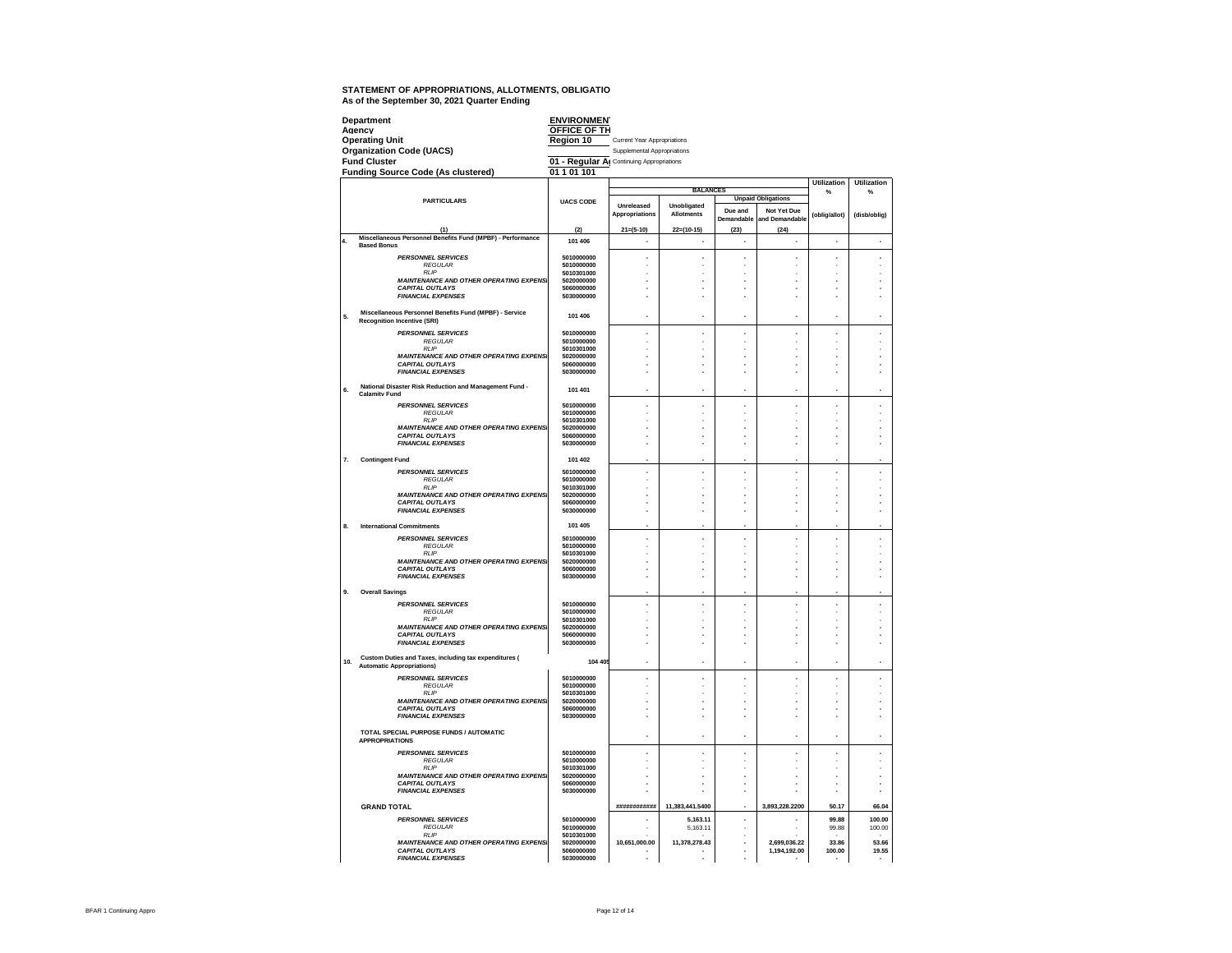| Department<br>Agency                                                                                                                                                |                                                                                  | <b>ENVIRONMENT AND NATURAL RESOURCES</b><br>OFFICE OF THE SECRETARY |                                                                                |                                                                                |                                                                           |                                              |                                                                                   |                                                                                |                                                                                |                                                 |                                                                              |                                                  |                                                                               |                                           |                                                                                   |                                                                     | FAR No. 1                                                                  |
|---------------------------------------------------------------------------------------------------------------------------------------------------------------------|----------------------------------------------------------------------------------|---------------------------------------------------------------------|--------------------------------------------------------------------------------|--------------------------------------------------------------------------------|---------------------------------------------------------------------------|----------------------------------------------|-----------------------------------------------------------------------------------|--------------------------------------------------------------------------------|--------------------------------------------------------------------------------|-------------------------------------------------|------------------------------------------------------------------------------|--------------------------------------------------|-------------------------------------------------------------------------------|-------------------------------------------|-----------------------------------------------------------------------------------|---------------------------------------------------------------------|----------------------------------------------------------------------------|
| <b>Operating Unit</b>                                                                                                                                               | Region 10                                                                        |                                                                     |                                                                                |                                                                                |                                                                           |                                              |                                                                                   |                                                                                |                                                                                |                                                 |                                                                              |                                                  |                                                                               |                                           |                                                                                   |                                                                     |                                                                            |
| <b>Organization Code (UACS)</b>                                                                                                                                     |                                                                                  |                                                                     |                                                                                |                                                                                |                                                                           |                                              |                                                                                   |                                                                                |                                                                                |                                                 |                                                                              |                                                  |                                                                               |                                           |                                                                                   |                                                                     |                                                                            |
| Fund Cluster                                                                                                                                                        | 01 - Regular Agency Fund                                                         |                                                                     |                                                                                |                                                                                |                                                                           |                                              |                                                                                   |                                                                                |                                                                                |                                                 |                                                                              |                                                  |                                                                               |                                           |                                                                                   |                                                                     |                                                                            |
|                                                                                                                                                                     | 01 1 01 101                                                                      |                                                                     |                                                                                |                                                                                |                                                                           |                                              |                                                                                   |                                                                                |                                                                                |                                                 |                                                                              |                                                  |                                                                               |                                           |                                                                                   |                                                                     |                                                                            |
|                                                                                                                                                                     | <b>UACS CODE</b>                                                                 | <b>APPROPRIATIONS</b>                                               |                                                                                |                                                                                | <b>ALLOTMENTS</b>                                                         |                                              |                                                                                   |                                                                                |                                                                                | <b>TOTAL</b><br><b>CURRENT YEAR OBLIGATIONS</b> |                                                                              |                                                  |                                                                               | <b>CURRENT YEAR DISBURSEMENTS</b>         |                                                                                   |                                                                     |                                                                            |
| Funding Source Code (As clustered)<br><b>PARTICULARS</b><br>(1)<br><b>GRAND TOTAL - FAR 1 A</b><br><b>PERSONNEL SERVICES</b><br><b>REGULAR</b>                      |                                                                                  | Authorized<br>Appropriations                                        | <b>Adjustments</b><br>(Transfer (To) From,<br>Realignment)                     | Adiusted<br>Appropriations                                                     | Allotment<br>Received                                                     | Adjustments<br>(Withdrawals,<br>Realignment) | (Transfer To)                                                                     | <b>Transfer From</b>                                                           | <b>Adiusted Total</b><br><b>Allotments</b>                                     | 1st Quarter Ending<br>March 31                  | June 30                                                                      | 2nd Quarter Ending 3rd Quarter Ending<br>Sept 30 | Total                                                                         | March 31                                  | 1st Quarter Ending   2nd Quarter Ending   3rd Quarter Ending<br>June 30           | Sept 30                                                             | Total                                                                      |
|                                                                                                                                                                     | (2)                                                                              | (3)                                                                 |                                                                                | $5=(3+4)$                                                                      | (f)                                                                       | (7)                                          | $\overline{B}$                                                                    | (9)                                                                            | $10=[(6+(-)7)-8+9]$                                                            | (11)                                            | (12)                                                                         | (13)                                             | $(15=11+12+13+14)$                                                            | (16)                                      | (17)                                                                              | (18)                                                                | $(20=16+17+18+19)$                                                         |
| <b>RIP</b><br><b>MAINTENANCE AND OTHER OPERATING EXPENSI</b><br><b>CAPITAL OUTLAYS</b><br><b>FINANCIAL EXPENSES</b>                                                 | 5010000000<br>5010000000<br>5010301000<br>5020000000<br>5060000000<br>5030000000 | 12,055,000.00<br>. .<br>12,055,000.00                               | 21,442,152.44<br>4,158,724.00<br>4,158,724.00<br>15,798,948.14<br>1,484,480.30 | 33,497,152.44<br>4,158,724.00<br>4,158,724.00<br>27,853,948.14<br>1.484.480.30 | 7,042,708.44<br>4,158,724.00<br>4,158,724.00<br>2,795,024.14<br>88,960,30 |                                              | (5,265,724.00)<br>(4, 158, 724.00)<br>(4, 158, 724.00)<br>(1, 107, 000.00)<br>. . | 21,069,168.00<br>4,158,724.00<br>4,158,724.00<br>15,514,924.00<br>1.395.520.00 | 22,846,152.44<br>4,158,724.00<br>4,158,724.00<br>17,202,948.14<br>1.484.480.30 | 1,067,248.95<br>. .<br>. .<br>1,067,248.95      | 7.682.043.13<br>4,153,560.89<br>4.153.560.89<br>2,044,001.94<br>1.484.480.30 | 2,713,418.82<br>۰.<br>2,713,418.82               | 11,462,710.90<br>4,153,560.89<br>4.153.560.89<br>5,824,669.71<br>1.484.480.30 | 306,506.41<br>$\sim$<br>. .<br>306,506.41 | 5,601,660.47<br>4.153.560.89<br>4.153.560.89<br>. .<br>1,157,811.28<br>290.288.30 | 1,661,315.80<br>$\sim$<br>. .<br><b>1999</b><br>1,661,315.80<br>. . | 7.569.482.68<br>4.153.560.89<br>4.153.560.89<br>3,125,633.49<br>290.288.30 |
| VARIANCE                                                                                                                                                            |                                                                                  | . .                                                                 | $\sim$                                                                         | $\sim$                                                                         | $\sim$                                                                    | 0.00                                         | $\sim$                                                                            | $\sim$                                                                         | . .                                                                            | $\sim$                                          | . .                                                                          | <b>1979</b>                                      | $\sim$                                                                        | $\sim$                                    | $\sim$                                                                            | $\sim$                                                              |                                                                            |
| <b>PERSONNEL SERVICES</b><br><b>REGULAR</b><br><b>RLIP</b><br><b>MAINTENANCE AND OTHER OPERATING EXPENSI</b><br><b>CAPITAL OUTLAYS</b><br><b>FINANCIAL EXPENSES</b> | 5010000000<br>5010000000<br>5010301000<br>5020000000<br>5060000000<br>5030000000 | . .                                                                 |                                                                                | $\mathbf{r}$                                                                   |                                                                           | 0.00                                         | . .<br>. .                                                                        |                                                                                |                                                                                |                                                 | . .                                                                          |                                                  |                                                                               | . .                                       | . .<br>. .<br>. .                                                                 | ٠.                                                                  | $\sim$<br>$\sim$<br>$\sim$<br>$\sim$<br>$\sim$<br>$\sim$                   |